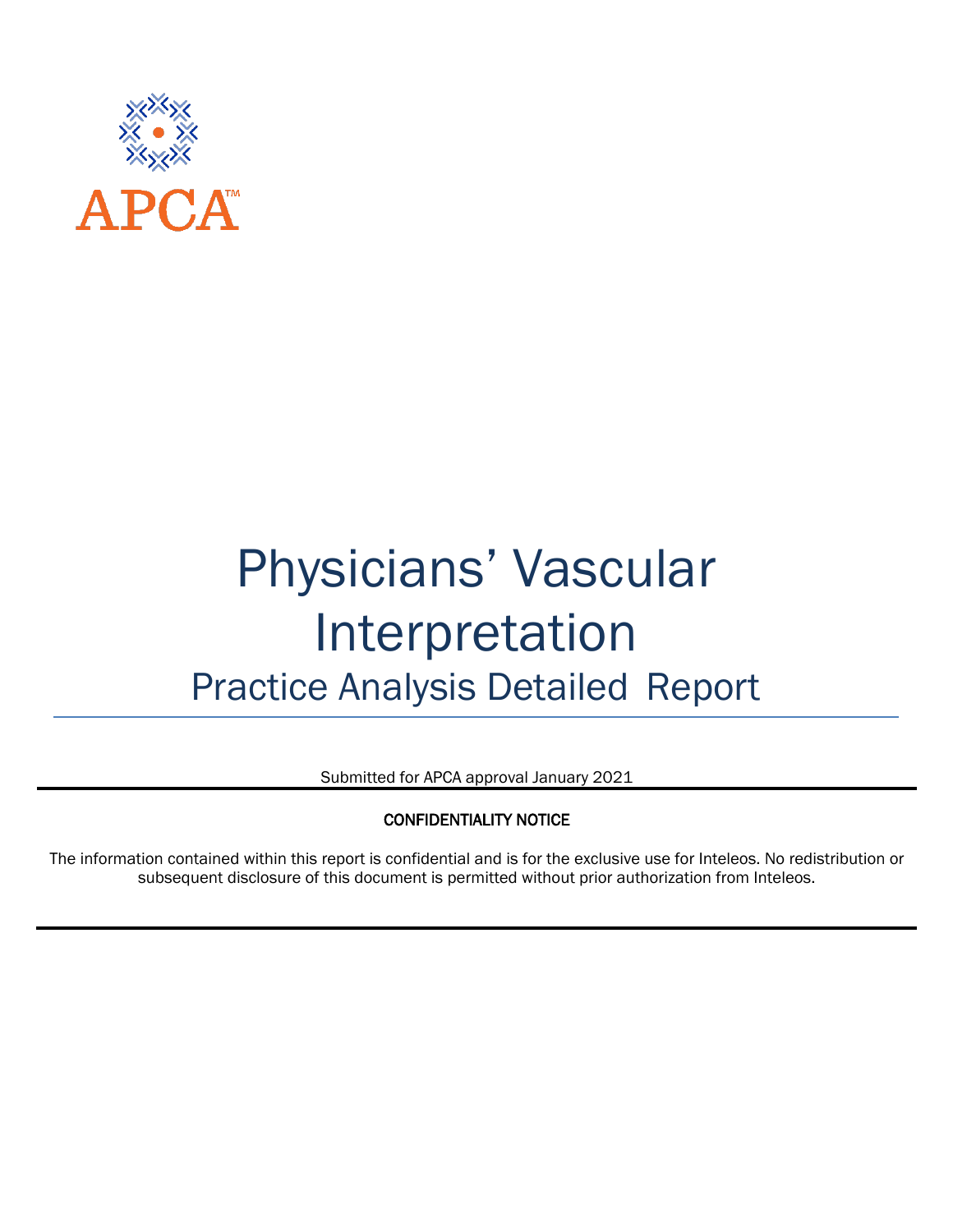### **Contents**

#### **Revision History:**

2021-02-22

Added APCA approval and made minor edit to fix type in Content Outline (5.C)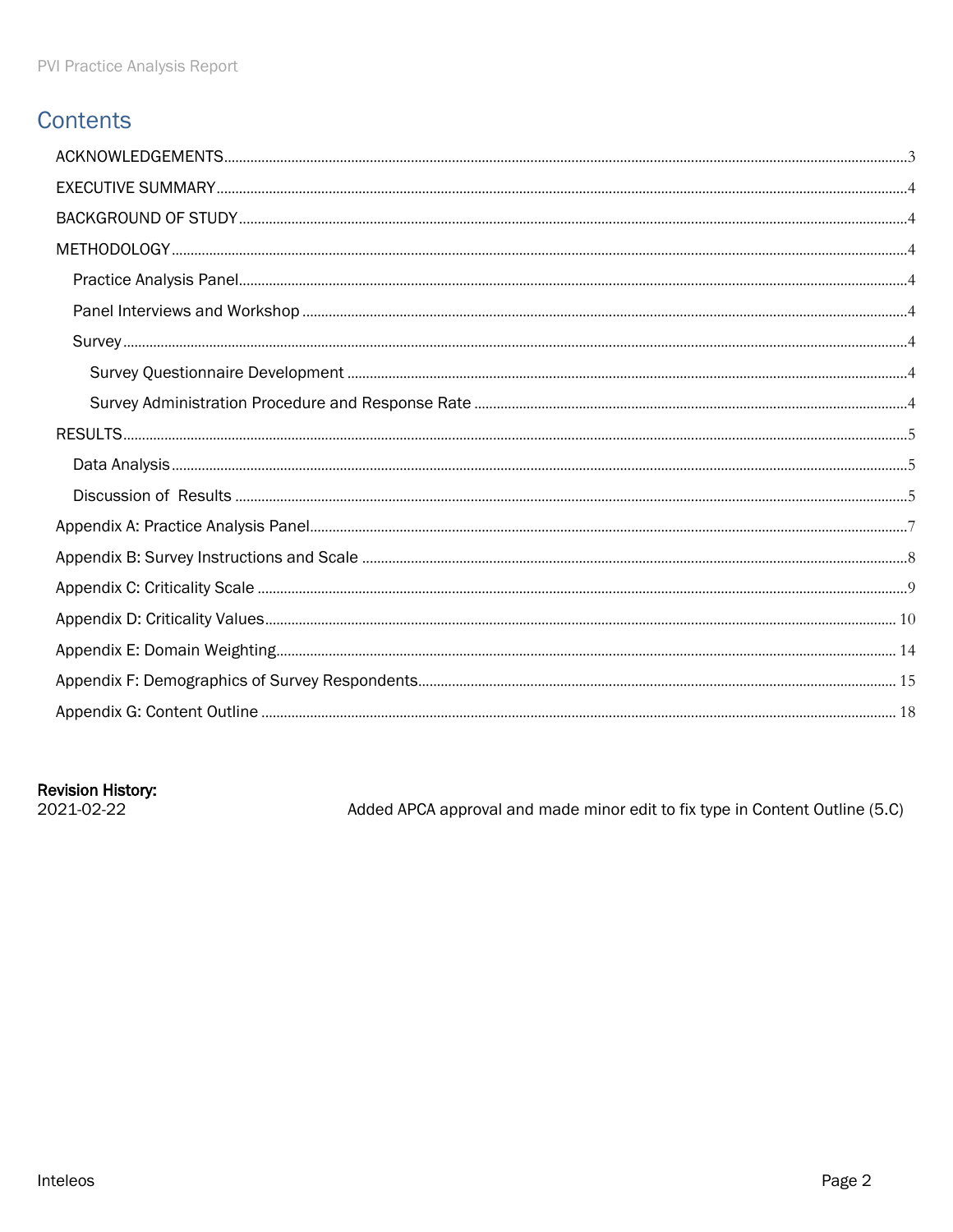### <span id="page-2-0"></span>ACKNOWLEDGEMENTS

Thank you to the subject matter expert volunteers who spent many hours developing the task inventory, evaluating the survey and responses, and reviewing the final content outline. Also, thank you to the 262 Registered Physician in Vascular Interpretation (RPVI) registrants around the world who took the time to participate in the practice analysis survey. This study was completed through the efforts of many individuals at Inteleos, who worked together to construct the survey, administer the survey, and analyze the data.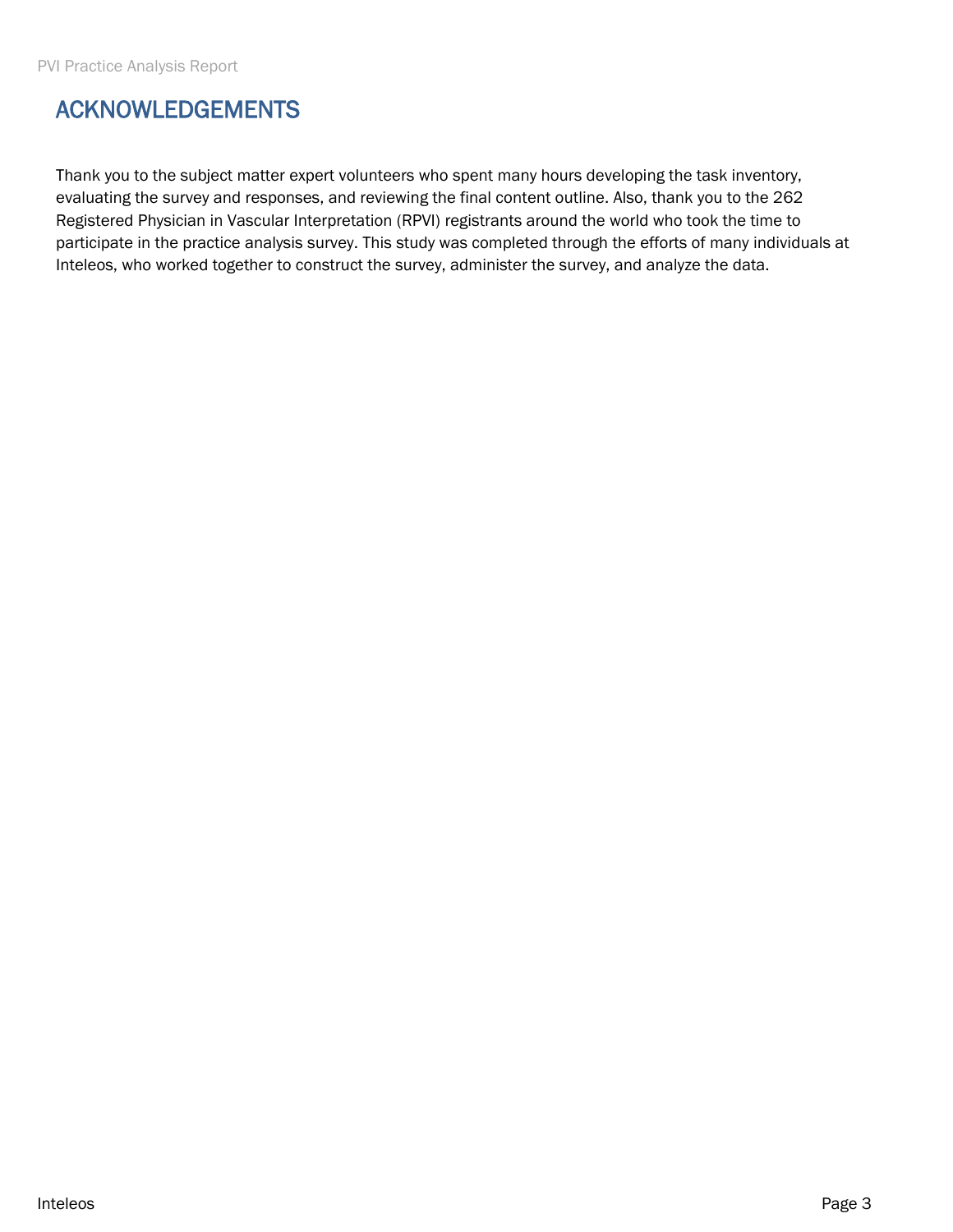### <span id="page-3-0"></span>EXECUTIVE SUMMARY

The Alliance for Physician Certification and Advancement (APCA), part of the Inteleos family of certifications, is dedicated to serving physicians in their enduring commitment to continual learning and providing high-quality and compassionate patent care through certification. Conducting practice analyses at the national levels allows APCA to evaluate the current practice expectations and performance requirements within the field. The Physicians' Vascular Interpretation (PVI) practice analysis collected information on the basic knowledge and skills essential to physicians who interpret ultrasound when practicing vascular surgery and vascular medicine. The practice analysis workshop was held in September 2019. The practice analysis survey was administered in 2020. The analysis and discussion of results by the PVI Assessment Committee led to the recommended content outline found in Appendix G. This report details the methodology, data collection, analysis, and the recommended updated test content outline for the PVI examination based on the results of the practice analysis.

### <span id="page-3-1"></span>BACKGROUND OF STUDY

APCA recognizes that diagnostic medical sonography is a valuable tool in the healthcare industry. There are several healthcare professions that utilize ultrasound in practice to increase the efficacy of their patient care. A passing score on the Physicians' Vascular Interpretation (PVI) examination indicates basic vascular knowledge and skills essential to physicians practicing vascular surgery and vascular medicine. The PVI examination assesses candidates' understanding of vascular anatomy and hemodynamics as well as interpretation of ultrasound results.

### <span id="page-3-2"></span>**METHODOLOGY**

#### <span id="page-3-3"></span>Practice Analysis Panel

A practice analysis panel consisting of seven subject matter experts (SMEs) led this project. The seven panel members were volunteers, and some were members of the current PVI Assessment Committee (see Appendix A). The panel was chosen to be representative of the practice to the extent possible and all panel members held the RPVI certification.

#### <span id="page-3-4"></span>Panel Interviews and Workshop

Structured interviews were scheduled with panel members as schedules allowed to provide the facilitator background information about the practice. Panel members attended a workshop on September 5-7, 2019. The facilitator briefed the panel on the purpose and methods of practice analyses. Panel members were led through activities to determine broad categories of work and tasks that comprise the practice of an RPVI certified physician. Using the results of these activities and discussions, the panel then developed a preliminary task inventory. This task inventory was used as the basis for a field survey to determine the frequency and importance of the tasks identified by the panel.

#### <span id="page-3-5"></span>**Survey**

#### <span id="page-3-6"></span>Survey Questionnaire Development

Working with members of the PVI Assessment Committee, Inteleos staff made minor edits to the preliminary task inventory. The inventory was compared with the existing content outline to verify that no topics were inadvertently omitted. The final task inventory was approved by the PVI Assessment Committee and used to build the practice analysis survey.

Survey participants were asked to rate each task on scales of importance and frequency. Appendix B contains the instructions and scales used in the survey.

#### <span id="page-3-7"></span>Survey Administration Procedure and Response Rate

Inteleos Page 4 The survey was initially sent to 1,000 RPVI Registrants randomly selected from the RPVI database and was open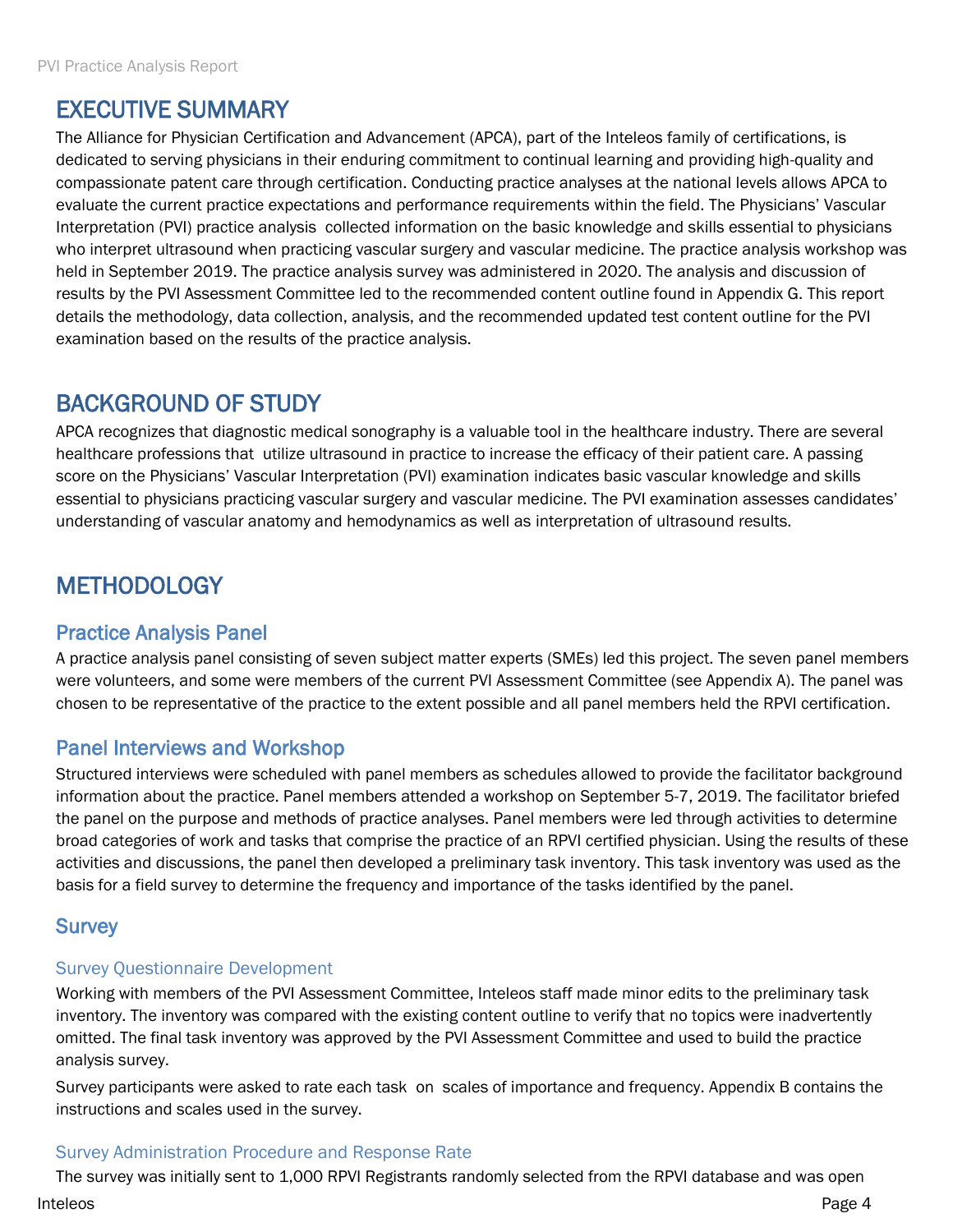#### PVI Practice Analysis Report

from July 17- 31, 2020. However, only 35 individuals completed the survey. The same survey was sent to the remaining 3,777 RPVI registrants. 227 of these individuals completed the survey. Since the survey questions were identical, the responses were combined for the survey analysis for a total of 262 completed responses. The survey was made available to participants as a web-based survey through the survey platform Qualtrics®. All responses to the survey were kept confidential except for a question asking if the participant was interested in item writing or other volunteer activities. A list of those who responded "yes" to that question was shared with the exam program manager and the volunteer engagement team.

### <span id="page-4-0"></span>RESULTS

#### <span id="page-4-1"></span>Data Analysis

Respondents were asked the following questions for each task: 1) In your role as a Registered Physician in Vascular Interpretation, how often do you perform this task, and 2) How important is it for a Registered Physician in Vascular Interpretation to successfully perform this task? The frequency and importance rating scales were scored 1-5. The response options for the frequency scale were: Never (1), Rarely (2), Occasionally (3), Often (4), and Frequently (5). The response options for the importance scale were: Not important (1), Somewhat important (2), Important (3), Very Important (4), and Extremely Important (5). See Appendix B for instructions provided to candidates regarding how to apply the scale.

The frequency and importance rating scales were combined into a single measure of overall criticality (ranging from 0- 16) using a hierarchical method in which values on the importance scale outweigh or outrank all values on the frequency scale, except for 'Never' (see Appendix C). Higher criticality values indicate the most critical tasks. These criticality values were averaged for each task (see Appendix D). In addition, the criticality values were summed within each domain. The sum of criticality for each domain was divided by the overall criticality score to determine the initial percentages of the examination content in each domain (see Appendix E).

Responses to demographic questions were also analyzed. Appendix D contains highlights from the demographic analysis. The majority of the RPVI Registrant population is made up of physicians who hold three main medical subspecialties: Vascular Surgery/Vascular Medicine (43%), Cardiology (37%), and Radiology (7%).The response rate for the survey was fairly well representative of these subspecialties at 48%, 24%, and 8% respectively. Inteleos calculated criticality scores for each of these specialties separately to highlight any differences in practice for the committee to consider during the subsequent discussion. These criticality scores can be found in Appendix D.

The task criticality score and the initial domain weightings were sent to the assessment committee in advance of the final review call.

#### <span id="page-4-2"></span>Discussion of Results

Tasks were assigned to three categories to assist in discussing criticality scores. Tasks in the "Green" category had a criticality score of greater than or equal to nine. These were slated to be included on the content outline unless the committee could provide a strong rationale for not including them. Tasks in the "Yellow" category had a criticality score of greater than or equal to five and less than nine. The committee discussed the frequency and importance ratings and determined if the task should be included on the content outline. Tasks in the "Red" category had a criticality rating of below 5. These tasks were to be discussed by the committee and would only be included on the content outline if the committee had a strong rationale to defend that decision.

Inteleos Page 5 A conference call was held on October 6, 2020 with four members of the PVI Assessment Committee and members of Inteleos staff. The attendees reviewed the tasks and their criticality ratings, focusing on tasks with criticality weightings with values under nine. The attendees also evaluated the tasks for which the criticality rating was different among sub-specialties. The attendees on the call suggested some minor changes to the wording of tasks and approved the content weighting.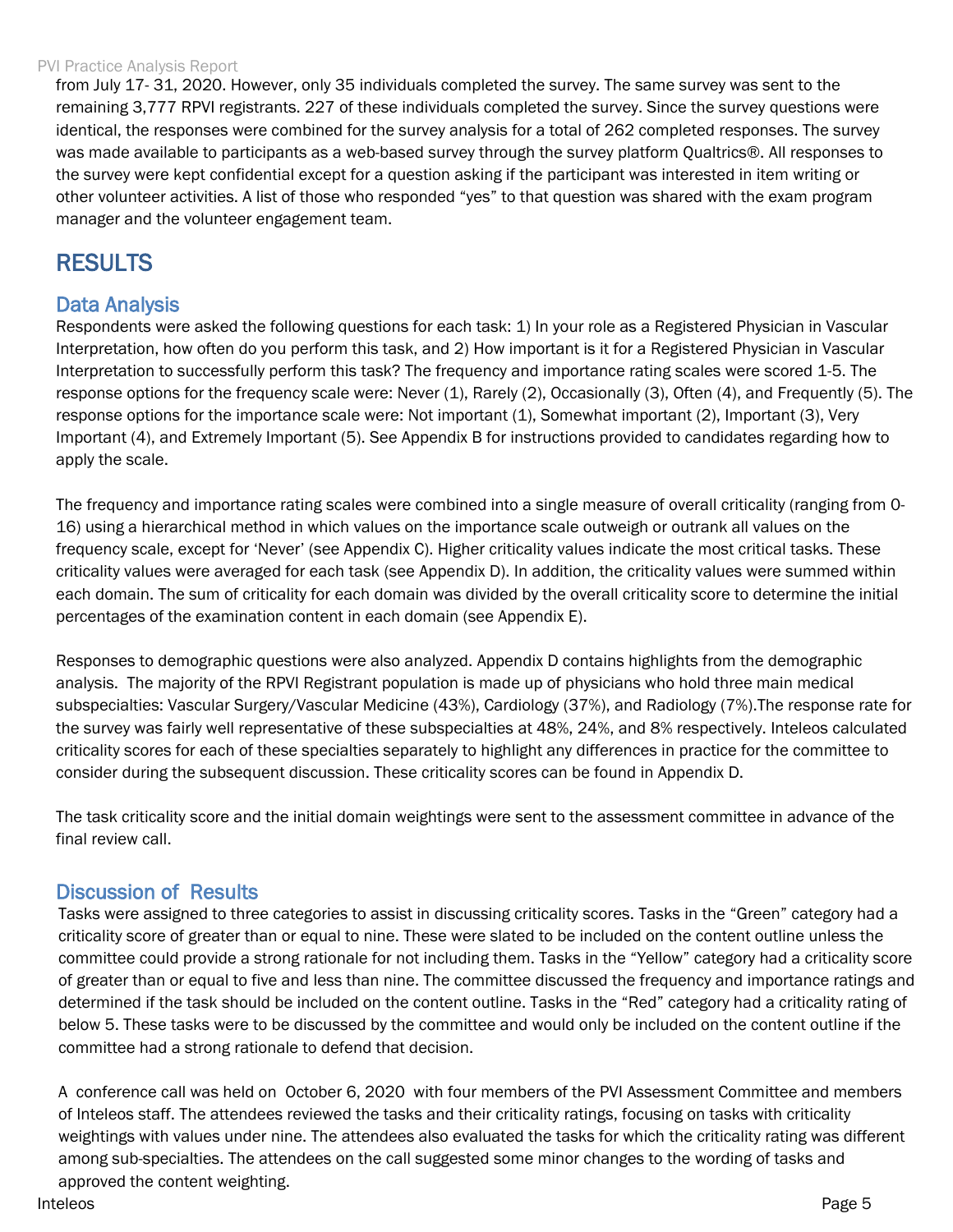The committee decided to remove five tasks. Three of these tasks had criticality ratings under five ("Red" category). One task that was removed fell into the "yellow" category overall, but it was rarely done by cardiologists. The final task that was removed the committee determined was redundant. Appendix D lists committee decisions for each task. The panel reviewed the domain weightings with the five tasks removed and suggested minor changes. The recommended domain weightings can be found in Appendix E.

### FINAL CONTENT OUTLINE

The revised content outline including domain weightings was provided to the PVI Assessment Committee for final review and approval. This report, including the final version of the content outline recommended by the Assessment Committee will go to the APCA Council for approval. Upon approval of the content outline, this report will be amended to include the approval date. The final recommended content outline can be found in Appendix G.

#### Council Approval

(Added 2/22/2021) Resolution 21502 "Physicians' Vascular Interpretation Practice Analysis and Content Outline Update" was approved on February 15, 2022 and states that this new content outline is approved and will be applied to the 2021 form build (2/22/2021 Edit).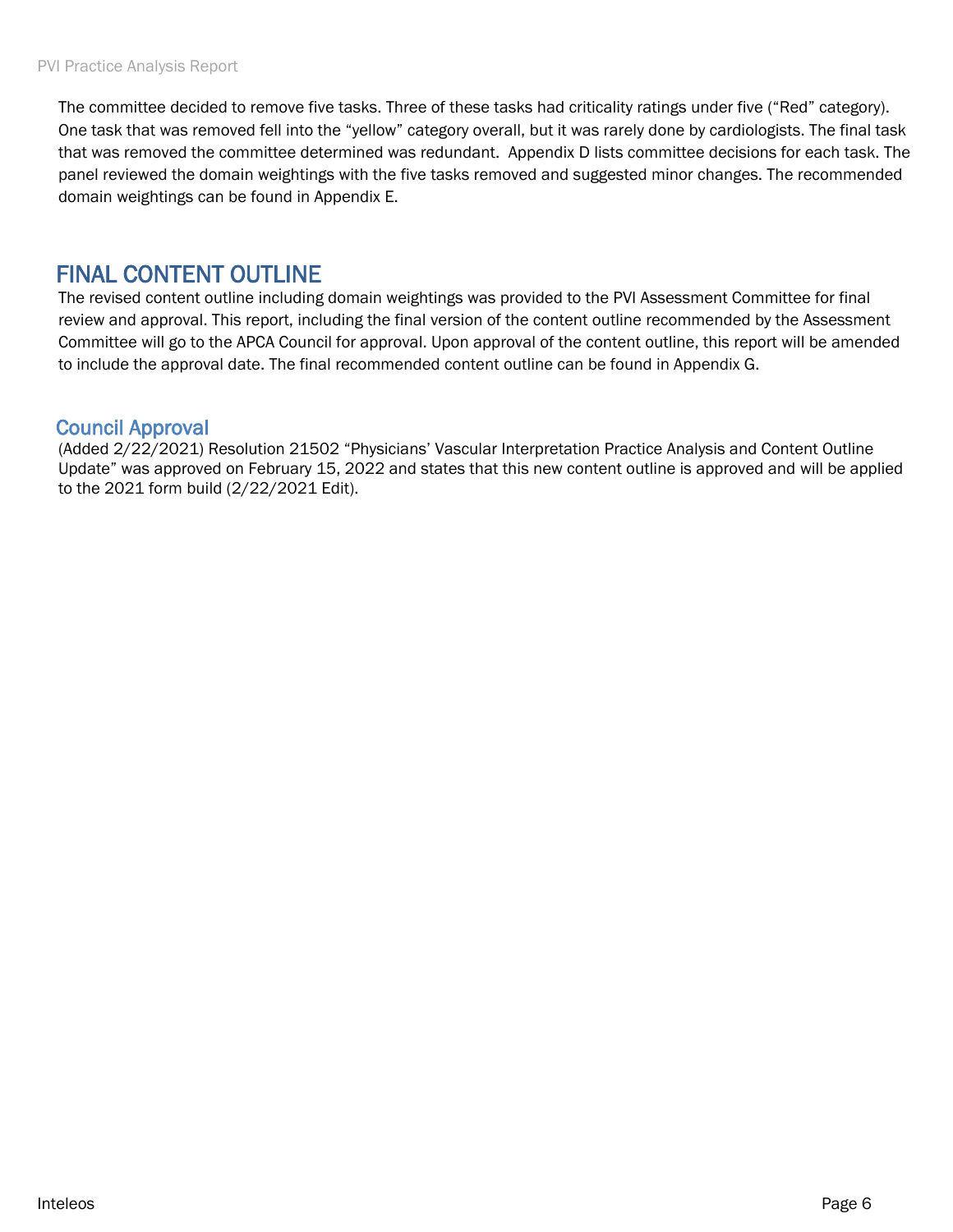### <span id="page-6-0"></span>Appendix A: Practice Analysis Panel

#### Table 1. Panelists

| Name                     | Credential                   |
|--------------------------|------------------------------|
| <b>Thomas Carruthers</b> | MD, RPVI                     |
| Carolyn Donaldson        | MD, RPVI                     |
| Robert Eberhardt         | MD, RPVI, ABVM Vascular, RVT |
| Young Erben              | MD. RPVI                     |
| Marie Gerhard-Herman     | MD, RPVI, ABVM Vascular, RVT |
| Abiodun Olatidove        | MD, RPVI                     |
| Joseph Schneider         | MD, RPVI, RVT                |

#### Table 2. Gender Identification of Population and Panel

|        | Percent in |       | Percent of |
|--------|------------|-------|------------|
| Gender | Population | Panel | Panel      |
| Female | 18%        | З     | 43%        |
| Male   | 82 %       |       | 57 %       |

#### Table 3. Specialty Represented within in Population and Panel

|                          | Percent in<br>Population | Number of Panel<br><b>Members</b> | <b>Percent of Panel</b><br><b>Members</b> |
|--------------------------|--------------------------|-----------------------------------|-------------------------------------------|
| Vascular Surgery or      |                          |                                   |                                           |
| <b>Vascular Medicine</b> | 43%                      | 3                                 | 43%                                       |
| Cardiology               | 37%                      | 2                                 | 29%                                       |
| Radiology                | 7%                       |                                   | 14%                                       |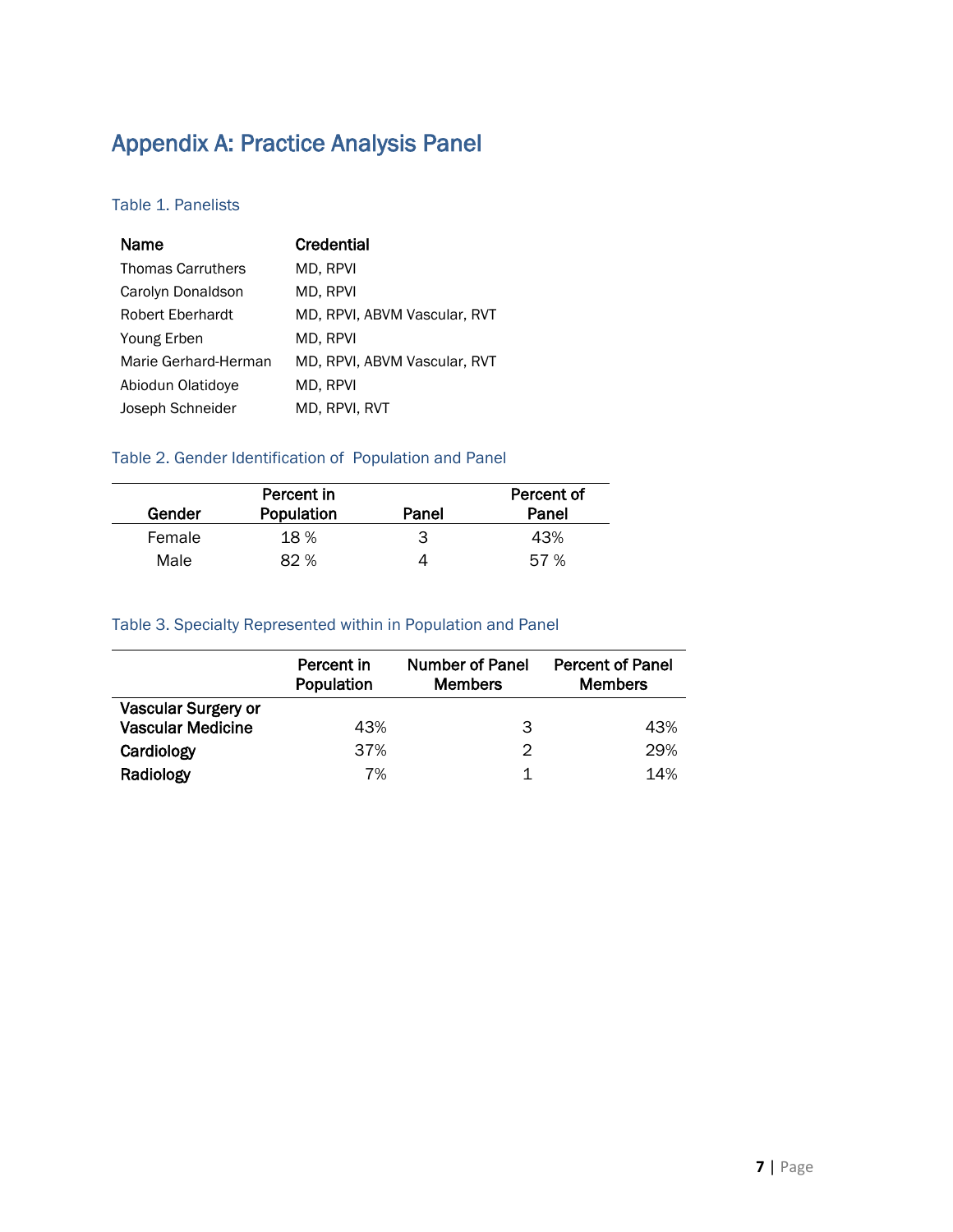### <span id="page-7-0"></span>Appendix B: Survey Instructions and Scale

The survey began by asking demographic and practice setting questions. The second part of the survey asks respondents to rate each task on the task inventory in terms of frequency and importance. The instructions to the respondents are provided below.

In the next section of the survey, you will be examining tasks associated with being a Registered Physician in Vascular Interpretation and consider two questions:

1. In your role as a Registered Physician in Vascular Interpretation, how often do you ...

- $\Box$  Frequently (More than once a day)
- □ Often (Weekly)
- □ Occasionally (Every few weeks)
- $\Box$  Rarely (Every few months or less frequently)
- Never

2. How important is it for a Registered Physician in Vascular Interpretation to successfully ...

- Extremely important
- □ Very important
- □ Important
- □ Somewhat important
- Not important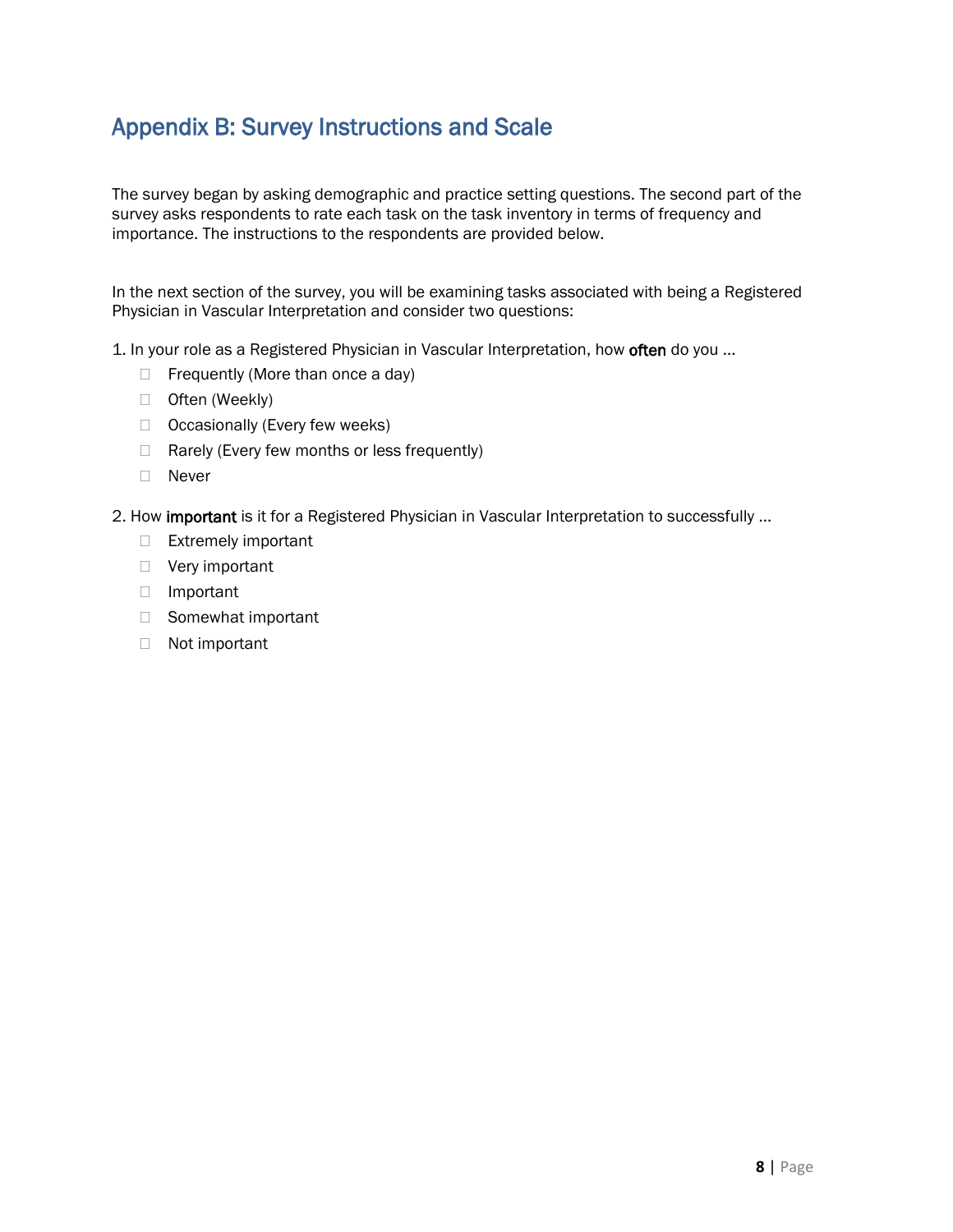| <b>Response Options</b>     | <b>Overall Criticality</b> |       |
|-----------------------------|----------------------------|-------|
| Importance                  | Frequency                  | Score |
| <b>Critically Important</b> | Always (5)                 | 16    |
| (5)                         | Often (4)                  | 15    |
|                             | Occasionally (3)           | 14    |
|                             | Rarely (2)                 | 13    |
| Very Important (4)          | Always (5)                 | 12    |
|                             | Often (4)                  | 11    |
|                             | Occasionally (3)           | 10    |
|                             | Rarely (2)                 | 9     |
| Important (3)               | Always (5)                 | 8     |
|                             | Often (4)                  | 7     |
|                             | Occasionally (3)           | 6     |
|                             | Rarely (2)                 | 5     |
| Somewhat Important          | Always (5)                 | 4     |
| (2)                         | Often (4)                  | 3     |
|                             | Occasionally (3)           | 2     |
|                             | Rarely (2)                 | 1     |
| Not Important (1)           | All options                | Ω     |
| All options                 | Never (1)                  | O     |

# <span id="page-8-0"></span>Appendix C: Criticality Scale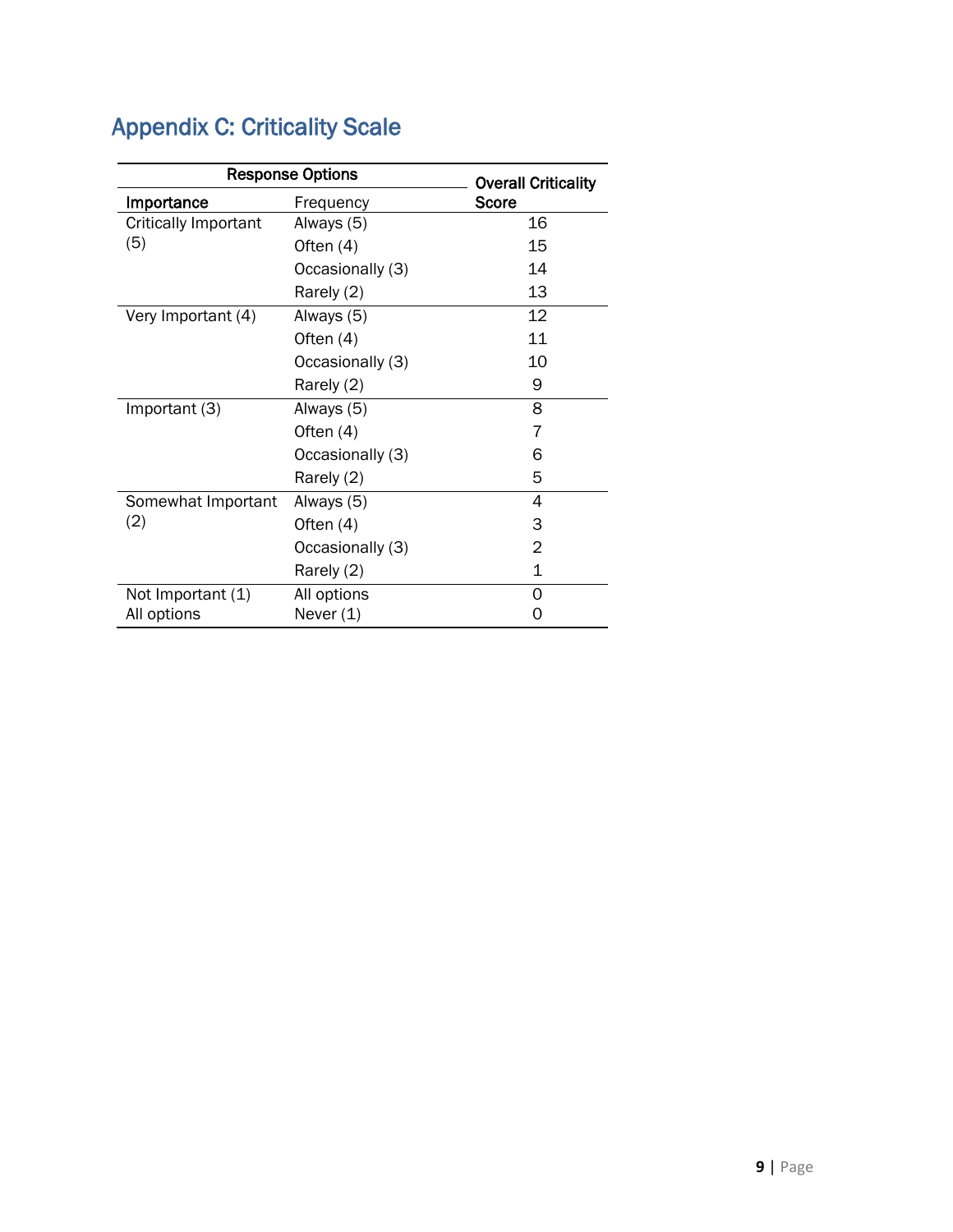# <span id="page-9-0"></span>Appendix D: Criticality Values

|                                                                                                                                  | <b>Overall</b><br><b>Criticality</b> |            |                                                            | <b>Vascular</b><br><b>Criticality</b> | Cardiology<br><b>Criticality</b> | <b>Radiology</b><br><b>Criticality</b> |
|----------------------------------------------------------------------------------------------------------------------------------|--------------------------------------|------------|------------------------------------------------------------|---------------------------------------|----------------------------------|----------------------------------------|
| Domain & Task                                                                                                                    | <b>Score</b>                         | Keep?      | <b>Comment</b>                                             | <b>Score</b>                          | <b>Score</b>                     | <b>Score</b>                           |
| <b>CEREBROVASCULAR</b>                                                                                                           | 11.43                                |            |                                                            |                                       |                                  |                                        |
| Interpret extracranial and intracranial ultrasound studies                                                                       | 11.43                                |            |                                                            |                                       |                                  |                                        |
| Assess vertebral artery                                                                                                          | 12.55                                | Yes        |                                                            | 12.9                                  | 13.7                             | 11.3                                   |
| Grade bulb and internal carotid artery stenosis using<br>velocity criteria                                                       | 13.90                                | Yes        |                                                            | 14.8                                  | 14.1                             | 12.3                                   |
| Assess plaque characteristics in the carotid arteries using<br>gray scale and color                                              | 12.10                                | Yes        |                                                            | 12.6                                  | 12.6                             | 11.0                                   |
| Evaluate the carotid artery stenosis when contralateral<br>disease is present                                                    | 13.05                                | Yes        |                                                            | 13.7                                  | 13.8                             | 11.3                                   |
| Identify the effect of contralateral carotid artery disease on<br>interpretation of internal carotid artery stenosis             | 12.27                                | Yes        |                                                            | 13.0                                  | 12.8                             | 10.4                                   |
| Identify indirect findings for more proximal and distal<br>disease during a carotid exam when there is a non-<br>visualized area | 12.03                                | Yes        |                                                            | 12.8                                  | 12.3                             | 10.9                                   |
| Identify the result of cardiac disease on carotid artery<br>waveforms                                                            | 10.47                                | Yes        |                                                            | 10.7                                  | 11.8                             | 8.9                                    |
| Assess common carotid artery                                                                                                     | 13.04                                | Yes        |                                                            | 13.3                                  | 14.0                             | 11.9                                   |
| Assess external carotid artery                                                                                                   | 10.57                                | Yes        |                                                            | 10.8                                  | 12.1                             | 8.0                                    |
| Identify incidental findings on cerebrovascular duplex<br>exams                                                                  | 10.31                                | Yes        |                                                            | 10.4                                  | 11.4                             | 9.7                                    |
| Assess nonatherosclerotic cerebrovascular disease within<br>the carotid arteries                                                 | 10.72                                | Yes        |                                                            | 11.2                                  | 11.3                             | 9.3                                    |
| Assess carotid arteries after intervention, (i.e., carotid<br>endarterectomy or stent)                                           | 12.95                                |            |                                                            | 14.0                                  | 13.0                             | 10.7                                   |
| Interpret intracranial cerebrovascular exams (e.g., identify<br>emboli, stenosis, and vasospasm)                                 | 6.15                                 | Yes<br>Yes | May not be<br>done<br>frequently<br>but it is<br>important | 6.0                                   | 7.8                              | 5.0                                    |
| <b>ABDOMINAL</b>                                                                                                                 | 9.09                                 |            |                                                            |                                       |                                  |                                        |
| Interpret aortoiliac ultrasound studies                                                                                          | 12.20                                |            |                                                            |                                       |                                  |                                        |
| Evaluate aneurysmal disease                                                                                                      | 13.57                                | Yes        |                                                            | 14.4                                  | 13.1                             | 12.6                                   |
|                                                                                                                                  | 13.39                                | Yes        |                                                            | 14.2                                  | 13.3                             | 12.3                                   |
| Evaluate occlusive disease<br>Evaluate non-atherosclerotic and/or non-aneurysmal                                                 |                                      |            |                                                            |                                       |                                  |                                        |
| disease                                                                                                                          | 11.18                                | Yes        | Critical for                                               | 11.5                                  | 11.7                             | 9.7                                    |
| Interpret post-endovascular aneurysm repair duplex exams                                                                         | 11.91                                | Yes        | both<br>Vascular<br>and<br>Cardiology                      | 13.5                                  | 10.4                             | 8.6                                    |
|                                                                                                                                  |                                      |            | <b>Critical for</b><br>both<br>Vascular<br>and             |                                       |                                  |                                        |
| Use Doppler techniques to evaluate for endoleak                                                                                  | 10.94                                | Yes        | Cardiology                                                 | 12.6                                  | 10.0                             | 4.7                                    |
| Interpret hepatoportal ultrasound studies                                                                                        | 4.48                                 |            |                                                            |                                       |                                  |                                        |
| Evaluate arterial hepatoportal system                                                                                            | 4.79                                 | No         | Outdated                                                   | 4.7                                   | 3.6                              | 9.9 <sub>°</sub>                       |
| Evaluate venous hepatoportal system                                                                                              | 4.85                                 | No         | Outdated                                                   | 4.5                                   | 3.6                              | 11.0                                   |
| Evaluate post-intervention to the hepatoportal system (e.g.,<br>TIPS)                                                            | 3.79                                 | No         | Outdated                                                   | 3.2                                   | 3.2                              | 9.7                                    |
| Interpret mesenteric ultrasound studies                                                                                          | 8.06                                 |            |                                                            |                                       |                                  |                                        |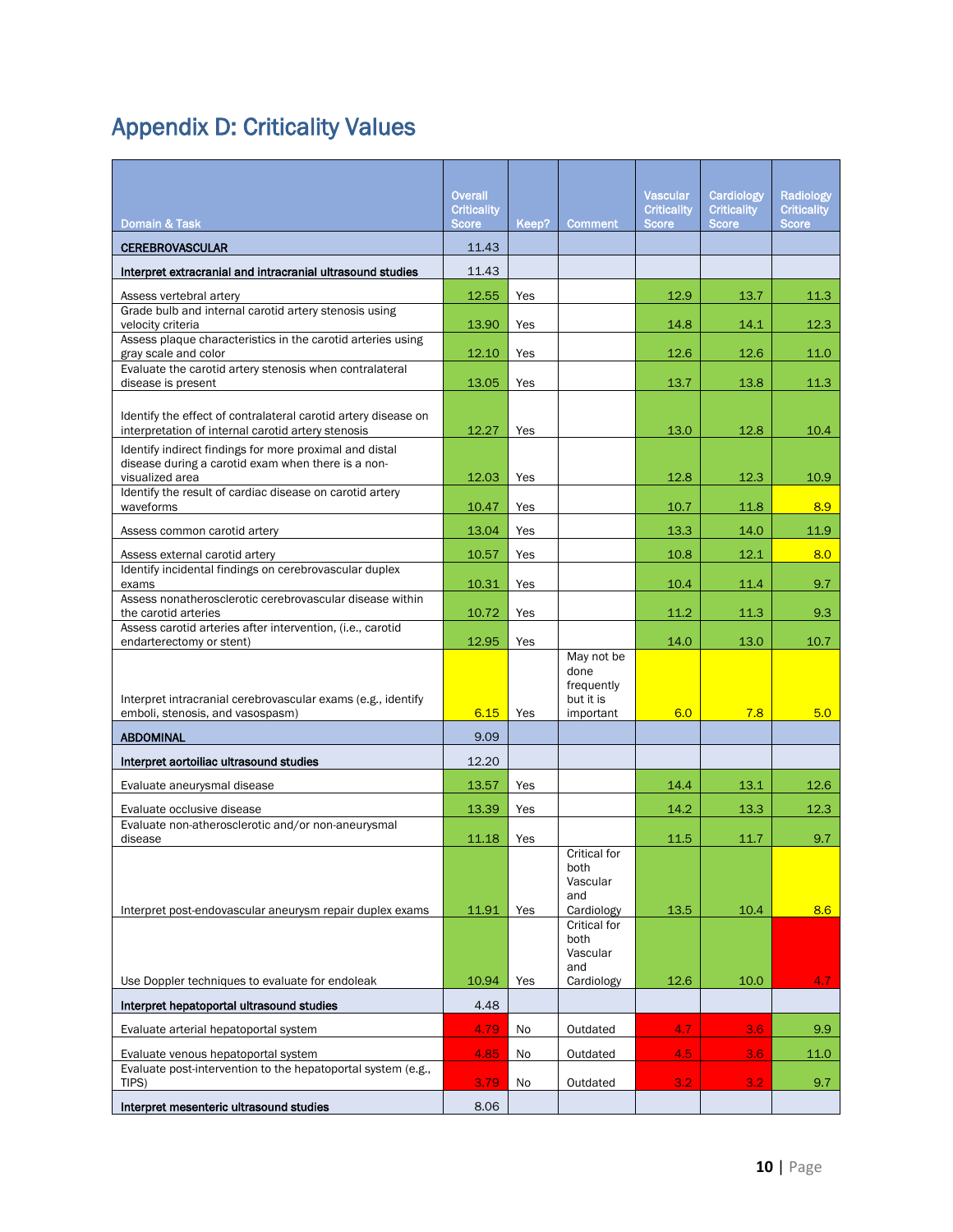| Assess for celiac compression                                                                                                  | 8.08  | Yes | Important<br>for all to<br>know                            | 9.9  | 5.4  | 7.4  |
|--------------------------------------------------------------------------------------------------------------------------------|-------|-----|------------------------------------------------------------|------|------|------|
| Evaluate mesenteric arteries                                                                                                   | 9.60  | Yes |                                                            | 12.1 | 5.8  | 8.2  |
|                                                                                                                                |       |     | Only rarely<br>in.<br>cardiology,<br>and not<br>often in   |      |      |      |
| Evaluate mesenteric veins                                                                                                      | 5.84  | No  | Vascular<br>Important<br>for all to                        | 6.9  | 4.0  | 5.5  |
| Identify stenosis post-visceral intervention                                                                                   | 8.72  | Yes | know                                                       | 11.3 | 5.2  | 6.0  |
| Interpret renal vascular studies                                                                                               | 9.59  |     |                                                            |      |      |      |
| Evaluate renal artery stenosis (e.g., velocity, renal aortic-<br>ratio, resistive indices, etc.)                               | 11.47 | Yes |                                                            | 12.7 | 10.3 | 11.0 |
| Interpret renal resistive indices to determine the presence<br>of parenchymal renal disease                                    | 10.48 | Yes |                                                            | 11.3 | 9.6  | 11.5 |
| Evaluate non-stenotic renal artery disease (e.g., FMD,<br>aneurysm, etc.)                                                      | 10.08 | Yes |                                                            | 10.8 | 10.0 | 9.3  |
| Assess renal allografts                                                                                                        | 6.50  | Yes | May not be<br>done<br>frequently<br>but it is<br>important | 6.8  | 6.2  | 8.4  |
| Evaluate renal vasculature post intervention                                                                                   | 9.42  | Yes |                                                            | 11.1 | 8.0  | 7.4  |
| PERIPHERAL ARTERIAL                                                                                                            | 11.26 |     |                                                            |      |      |      |
| Interpret peripheral arterial duplex studies                                                                                   | 12.12 |     |                                                            |      |      |      |
| Interpret peripheral arterial ultrasound studies of native<br>vessels                                                          | 14.10 | Yes |                                                            | 14.9 | 13.8 | 13.2 |
| Interpret velocity and waveform morphology within upper<br>extremity peripheral arteries to determine stenosis                 | 13.39 | Yes |                                                            | 14.5 | 13.1 | 10.7 |
| Interpret velocity and waveform morphology within lower<br>extremity peripheral arteries to determine stenosis                 | 14.12 | Yes |                                                            | 15.0 | 13.8 | 13.0 |
| Assess peripheral arteries dimensions to detect aneurysm                                                                       | 13.22 | Yes |                                                            | 14.2 | 12.8 | 11.6 |
| Assess for non-atherosclerotic disease within peripheral<br>arteries                                                           | 11.49 | Yes |                                                            | 12.1 | 11.5 | 9.7  |
| Assess for arterial trauma                                                                                                     | 10.08 | Yes |                                                            | 11.0 | 9.4  | 8.7  |
| Interpret arterial testing during provocative maneuvers to<br>identify dynamic arterial obstruction                            | 10.49 | Yes |                                                            | 11.4 | 9.4  | 9.9  |
|                                                                                                                                |       |     |                                                            |      |      |      |
| Identify incidental findings during peripheral arterial studies<br>to detect non-vascular pathologies                          | 10.27 | Yes |                                                            | 10.9 | 9.6  | 9.7  |
| Identify and treat peripheral artery pseudoaneurysms                                                                           | 11.87 | Yes |                                                            | 12.8 | 11.1 | 11.0 |
| Interpret bypass graft and stent ultrasound studies                                                                            | 12.91 |     |                                                            |      |      |      |
| Interpret peripheral arterial duplex after<br>endovascular/minimally invasive intervention                                     | 12.88 | Yes |                                                            | 14.4 | 11.0 | 12.0 |
|                                                                                                                                |       |     |                                                            |      |      |      |
| Interpret duplex after bypass grafts within peripheral<br>arteries (vein conduit and prosthetic conduit)                       | 12.95 | Yes |                                                            | 14.6 | 10.7 | 12.3 |
| Interpret dialysis access graft ultrasound studies                                                                             | 10.17 |     |                                                            |      |      |      |
| Interpret pre-dialysis vascular imaging to determine access<br>site suitability (arterial and venous)                          | 10.81 | Yes |                                                            | 13.5 | 5.9  | 10.8 |
| Interpret post-arteriovenous access dialysis graft exam<br>(e.g., restenosis aneurysm, patency, and complications,<br>$etc.$ ) | 10.71 | Yes |                                                            | 13.4 | 6.0  | 10.6 |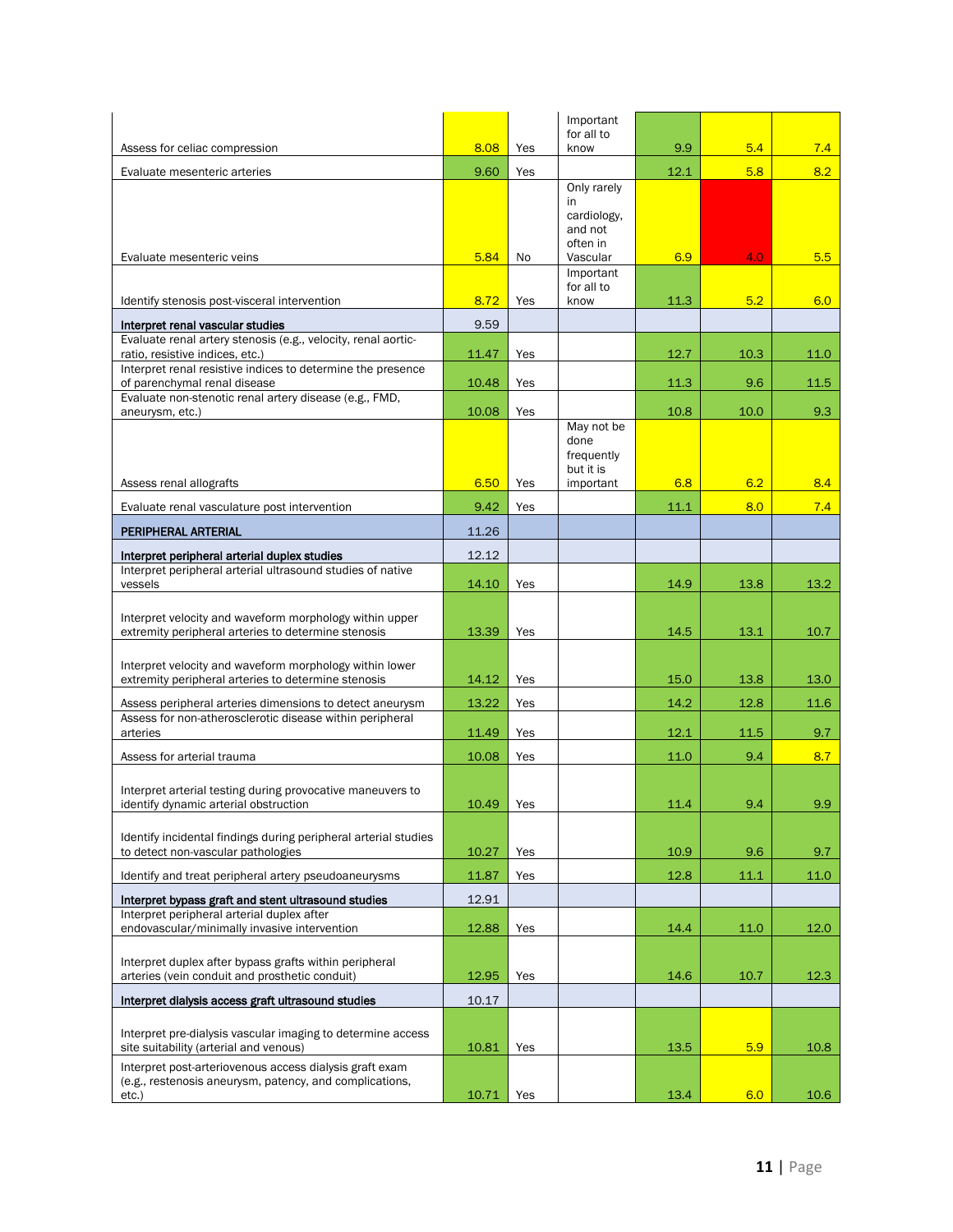| Apply volume flow measurements when evaluating<br>arteriovenous dialysis access                                   | 9.73  | Yes |                         | 12.1 | 5.7  | 9.0  |
|-------------------------------------------------------------------------------------------------------------------|-------|-----|-------------------------|------|------|------|
|                                                                                                                   |       |     |                         |      |      |      |
| Use volume flow measurements of arteriovenous dialysis<br>access to determine suitability for use in hemodialysis | 9.42  | Yes |                         | 11.8 | 5.6  | 7.9  |
| Interpret physiologic vascular studies                                                                            | 10.66 |     |                         |      |      |      |
|                                                                                                                   |       |     |                         |      |      |      |
| Interpret arterial Doppler waveform analysis on physiologic<br>studies to detect arterial disease                 | 13.55 | Yes |                         | 14.5 | 13.0 | 12.2 |
| Interpret upper extremities segmental pressure studies                                                            | 11.17 | Yes |                         | 11.9 | 11.4 | 7.8  |
| Interpret lower extremities segmental pressure studies                                                            | 12.64 | Yes |                         | 13.0 | 13.1 | 11.6 |
| Interpret pulse volume recordings of upper extremities                                                            | 10.51 | Yes |                         | 11.0 | 11.4 | 8.1  |
| Interpret pulse volume recordings of lower extremities                                                            | 11.80 | Yes |                         | 12.2 | 12.6 | 10.5 |
| Interpret exercise arterial studies                                                                               | 11.85 | Yes |                         | 12.7 | 11.9 | 9.5  |
| Interpret toe pressures                                                                                           | 12.17 | Yes |                         | 13.2 | 11.7 | 10.0 |
| Interpret digital waveforms to detect both fixed and<br>dynamic arterial disorders                                | 11.37 | Yes |                         | 12.5 | 10.7 | 8.2  |
| Interpret provocative testing for thoracic outlet syndrome                                                        |       |     | Important<br>for all to |      |      |      |
| using physiologic methods                                                                                         | 8.92  | Yes | know                    | 10.1 | 7.6  | 7.1  |
|                                                                                                                   |       |     | Important<br>for all to |      |      |      |
| Interpret transcutaneous oxygen tension (TcPo2) testing                                                           | 5.77  | Yes | know<br>Important       | 6.1  | 5.6  | 5.0  |
|                                                                                                                   |       |     | for all to              |      |      |      |
| Interpret Raynaud disease testing                                                                                 | 7.50  | Yes | know                    | 8.5  | 6.0  | 7.1  |
| PERIPHERAL VENOUS                                                                                                 | 12.36 |     |                         |      |      |      |
| Interpret vein mapping studies<br>Interpret vein mapping to determine patency, size, and                          | 11.69 |     |                         |      |      |      |
| suitability of use<br>Assess for anatomic venous variants related to vein                                         | 12.04 | Yes |                         | 13.9 | 8.9  | 10.6 |
| mapping                                                                                                           | 11.34 | Yes |                         | 12.8 | 8.9  | 9.8  |
| Interpret venous duplex studies for thrombosis/obstruction                                                        | 12.03 |     |                         |      |      |      |
| Assess upper extremity veins with compression and flow for<br>deep vein thrombosis                                | 13.06 | Yes |                         | 13.9 | 11.3 | 13.3 |
| Assess upper extremity veins with compression and flow for<br>superficial vein thrombosis                         | 12.68 | Yes |                         | 13.5 | 11.2 | 12.3 |
| Assess lower extremity veins with compression and flow for<br>deep vein thrombosis                                | 13.94 | Yes |                         | 14.7 | 12.5 | 13.7 |
| Assess lower extremity veins with compression and flow for                                                        | 13.51 | Yes |                         | 14.2 | 12.4 | 13.3 |
| superficial vein thrombosis<br>Assess veins and surrounding structures using venous                               |       |     |                         |      |      |      |
| waveforms and venous waveforms for extrinsic venous<br>compression                                                | 12.24 | Yes |                         | 12.8 | 11.4 | 12.0 |
| Assess for central venous obstruction using venous                                                                |       |     |                         |      |      |      |
| waveforms<br>Assess venous structures and flow for non-thrombotic                                                 | 11.79 | Yes |                         | 12.3 | 10.7 | 11.0 |
| venous disease<br>Assess venous waveforms to recognize impact of cardiac                                          | 11.14 | Yes |                         | 11.6 | 10.6 | 9.5  |
| comorbidities                                                                                                     | 10.62 | Yes |                         | 11.1 | 10.1 | 9.7  |
| Assess inferior vena cava and iliac veins                                                                         | 11.33 | Yes |                         | 11.9 | 10.3 | 11.2 |
| Asses for anatomic variants related to the peripheral veins                                                       | 10.04 | Yes |                         | 10.5 | 9.1  | 9.3  |
| Interpret venous insufficiency studies                                                                            | 13.28 |     |                         |      |      |      |
| Assess for superficial venous reflux                                                                              | 13.69 | Yes |                         | 14.8 | 11.8 | 11.9 |
| Assess for deep venous incompetence                                                                               | 13.73 | Yes |                         | 14.8 | 11.8 | 12.3 |
| Assess for perforating veins                                                                                      |       |     |                         |      |      |      |
| Assess for superficial venous thrombosis during venous                                                            | 12.72 | Yes |                         | 13.7 | 10.8 | 11.3 |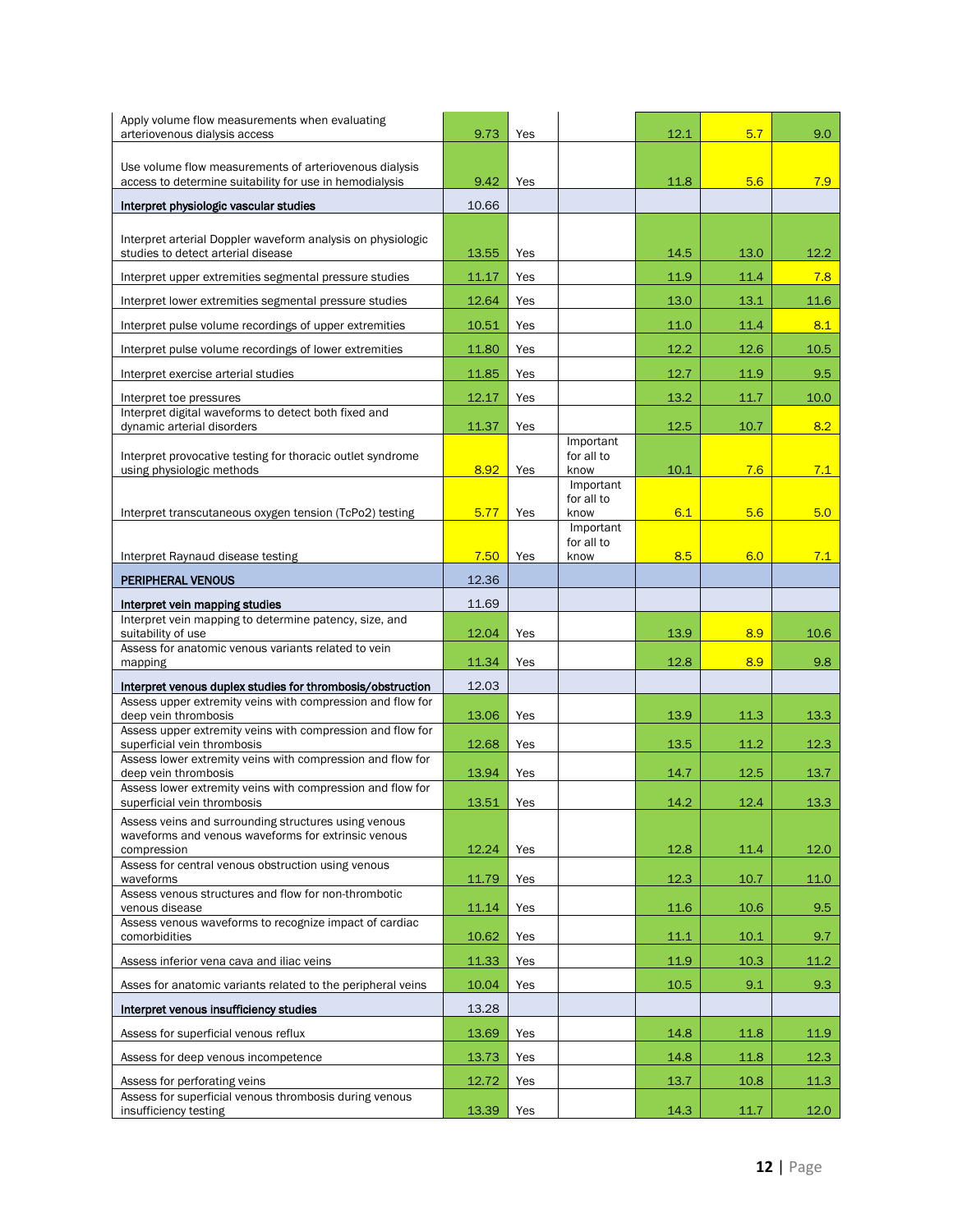| Evaluate using venous duplex following venous ablation                                                                                                               |       |     |                                                                         |      |      |      |
|----------------------------------------------------------------------------------------------------------------------------------------------------------------------|-------|-----|-------------------------------------------------------------------------|------|------|------|
| procedures                                                                                                                                                           | 12.85 | Yes |                                                                         | 14.2 | 10.6 | 10.5 |
| <b>Laboratory Technology and Operations</b>                                                                                                                          | 11.61 |     |                                                                         |      |      |      |
| Physics and Instrumentation                                                                                                                                          | 11.06 |     |                                                                         |      |      |      |
| Identify bioeffects (e.g., cavitation, tissue heating)                                                                                                               | 7.64  | Yes | Need to<br>know for<br>patient<br>safety<br>Need to                     | 7.1  | 8.6  | 6.8  |
| Modify output power following ALARA principle                                                                                                                        | 7.68  | Yes | know for<br>patient<br>safety                                           | 6.9  | 9.1  | 6.4  |
| Recognize artifacts                                                                                                                                                  | 12.03 | Yes |                                                                         | 11.7 | 12.7 | 12.1 |
| Identify pulsed wave (spectral) Doppler waveform<br>characteristics                                                                                                  | 12.57 | Yes |                                                                         | 12.5 | 12.6 | 13.0 |
| Identify color Doppler waveform characteristics                                                                                                                      | 12.84 | Yes |                                                                         | 12.9 | 12.8 | 12.6 |
| Identify power Doppler waveform characteristics                                                                                                                      | 11.55 | Yes |                                                                         | 11.4 | 12.0 | 11.2 |
| Identify continuous wave Doppler waveform characteristics                                                                                                            | 12.12 | Yes |                                                                         | 12.2 | 12.7 | 11.2 |
| Identify gray-scale characteristics                                                                                                                                  | 12.64 | Yes |                                                                         | 12.7 | 12.5 | 12.9 |
| Select appropriate transducer for requested examination                                                                                                              | 10.45 | Yes |                                                                         | 10.2 | 10.7 | 10.3 |
| <b>Patient Care and Quality Assurance</b>                                                                                                                            | 12.32 |     |                                                                         |      |      |      |
| Apply generally accepted infection control precautions and<br>disinfectant techniques                                                                                | 12.26 | Yes |                                                                         | 12.3 | 12.5 | 11.4 |
| Recognize and communicate critical findings to referring<br>provider to facilitate appropriate and timely clinical<br>management                                     | 13.68 | Yes |                                                                         | 14.0 | 13.5 | 13.1 |
| Participate in quality assurance program (e.g., providing<br>feedback regarding acquisition technique, determine<br>agreement between preliminary and final reports) | 13.01 | Yes |                                                                         | 13.6 | 12.6 | 11.4 |
| Correlate findings with adjunct imaging modalities                                                                                                                   | 13.02 | Yes |                                                                         | 13.3 | 13.0 | 12.3 |
| Determine agreement between preliminary and final<br>reports                                                                                                         | 12.97 | No  | Covered in<br>"Participate<br>in quality<br>". Add as<br>an<br>example. | 13.4 | 12.6 | 11.5 |
| Assess study indications to ensure appropriateness of<br>selected test                                                                                               | 12.40 | Yes |                                                                         | 12.5 | 12.7 | 11.4 |
| Calculate specificity, sensitivity, predictive value, and<br>accuracy to compare with a referenced standard                                                          | 8.89  | Yes | Less<br>important<br>now than<br>in the past<br>but keep.               | 9.0  | 10.1 | 6.1  |

As explained, in the "Discussion of Results" section, tasks in the "Green" category have a criticality score of greater than or equal to nine. Tasks in the "Yellow" category have a criticality score of greater than or equal to five and less than nine. Tasks in the "Red" category have a criticality rating of below 5. In general, all "green" tasks are kept, and "red" tasks are removed. The committee's decisions are recorded above. This table also includes the criticality score for the three major subspecialties of the RPVI population.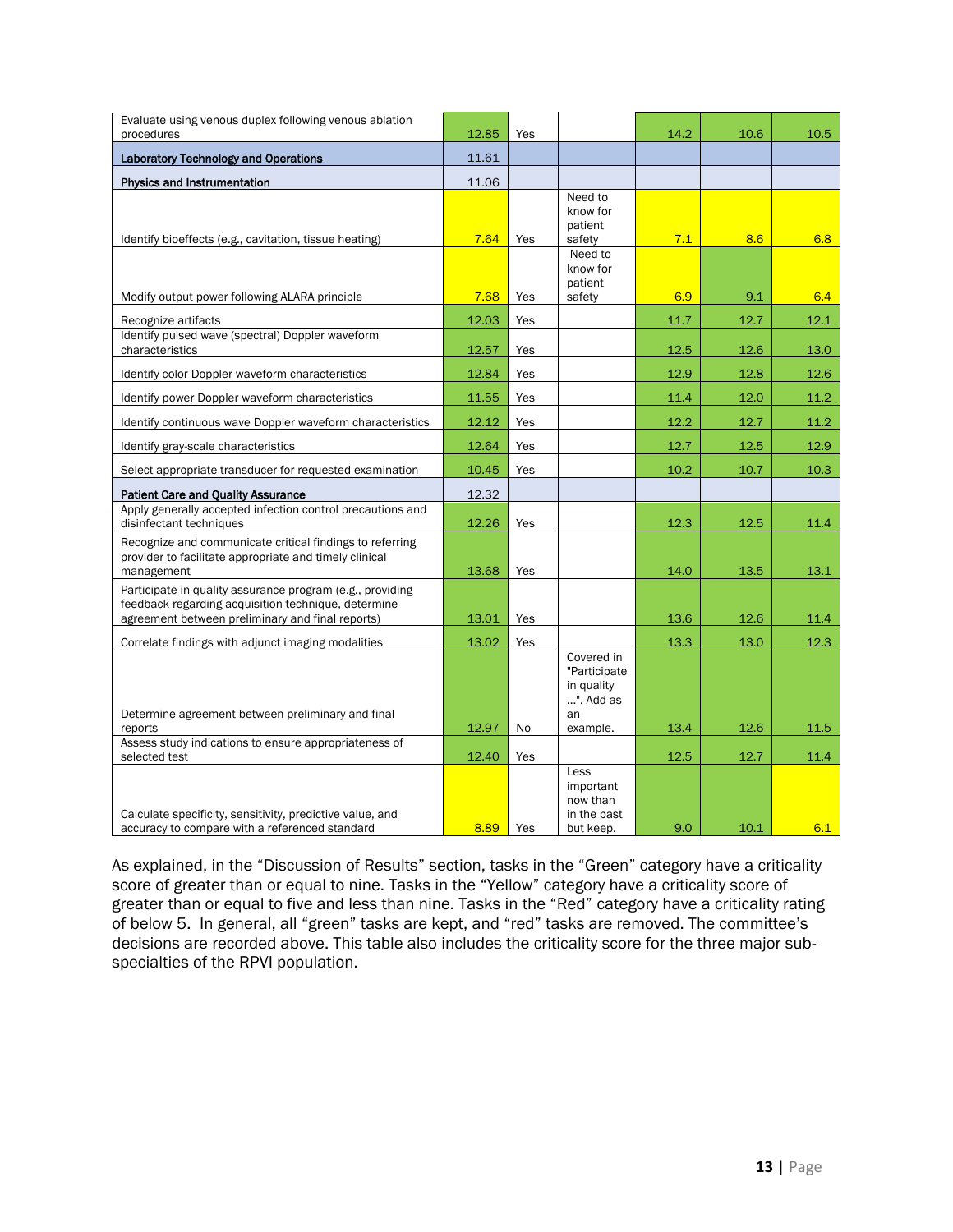# <span id="page-13-0"></span>Appendix E: Domain Weighting

| <b>Domain</b>                | # Tasks* | <b>Criticality Sum</b> | % of Total | <b>Committee</b><br>Recommendation |
|------------------------------|----------|------------------------|------------|------------------------------------|
| Cerebrovascular              | 13       | 150.12                 | 16%        | 15%                                |
| Abdominal                    | 13       | 135.34                 | 14%        | 15%                                |
| Peripheral Arterial - Duplex | 15       | 175.54                 | 18%        |                                    |
| Imaging                      |          |                        |            | 20%                                |
| Peripheral Arterial -        | 11       | 117.26                 | 12%        |                                    |
| Physiologic                  |          |                        |            | 15%                                |
| Peripheral Venous            | 17       | 210.11                 | 22%        | 20%                                |
| Laboratory Technology and    | 15       | 172.80                 | 18%        |                                    |
| <b>Operations</b>            |          |                        |            | 15%                                |
| Total                        | 84       | 961                    | 100%       | 100%                               |

*\*Initially included tasks marked green or yellow from survey. Updated from call with committee and does not include tasks that the committee decided to remove.*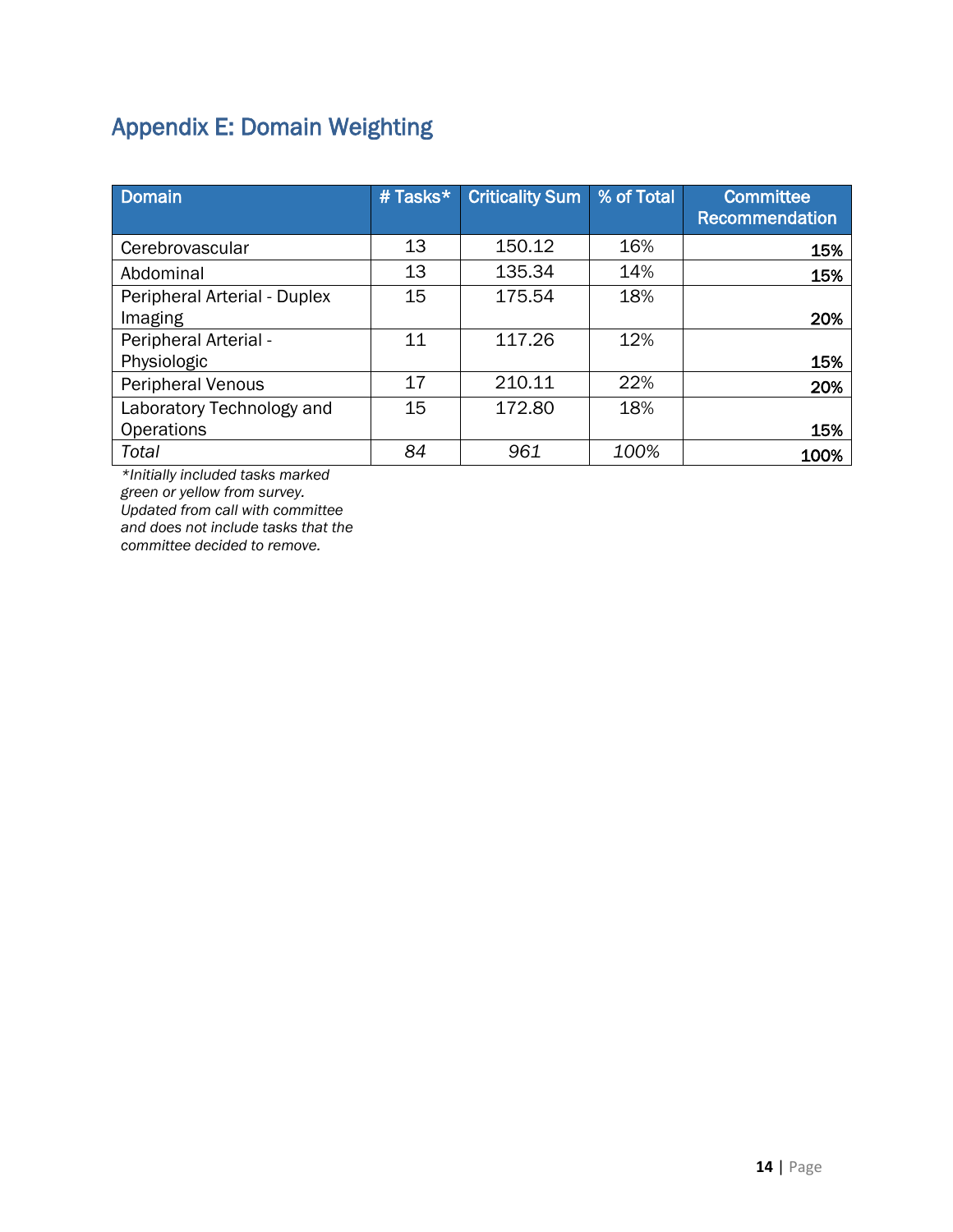### <span id="page-14-0"></span>Appendix F: Demographics of Survey Respondents



Figure 1. Gender Identification of RPVI Population Compared to Survey Respondents





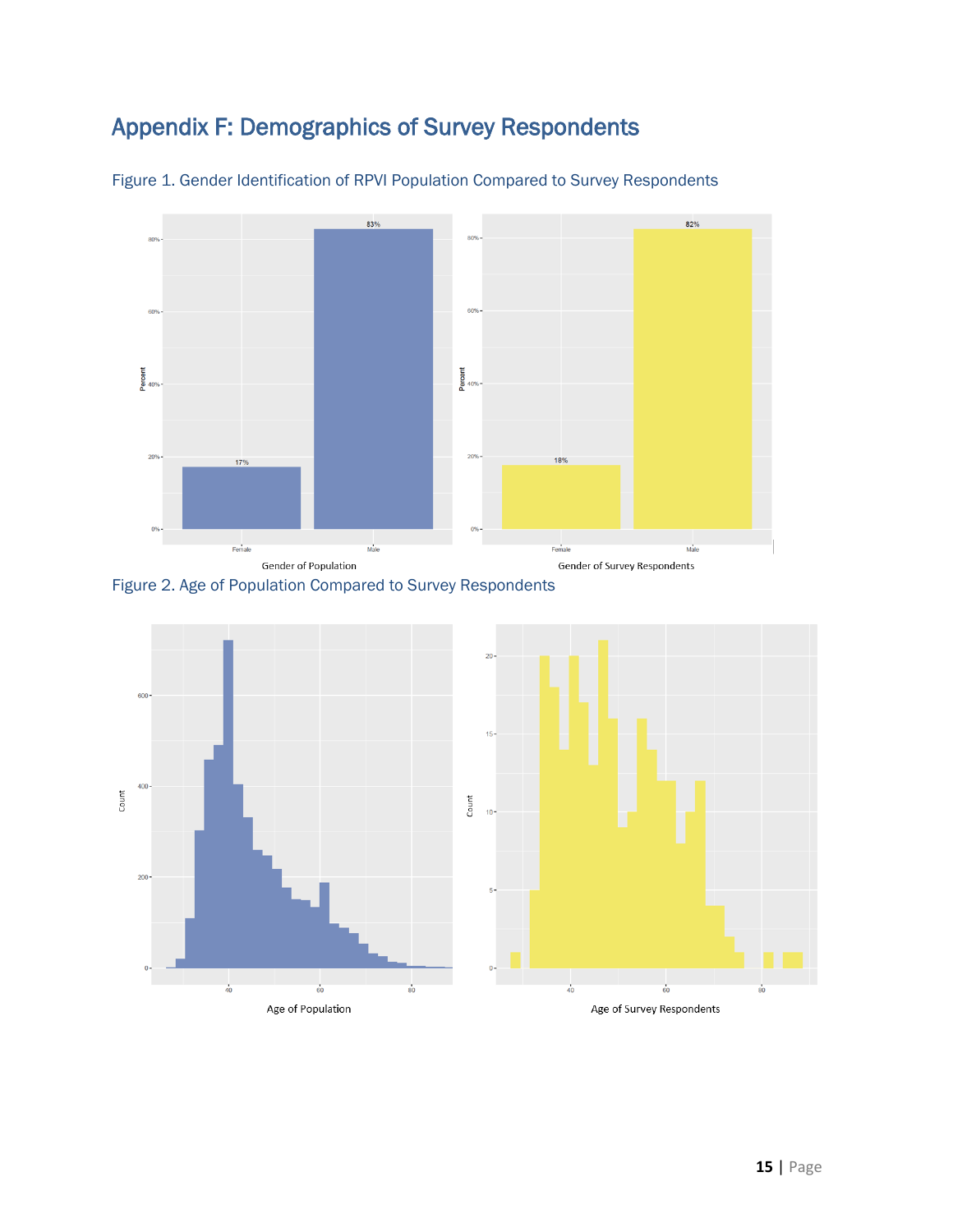

Figure 3. Comparison of Country of Residence for Population and of Survey Respondents



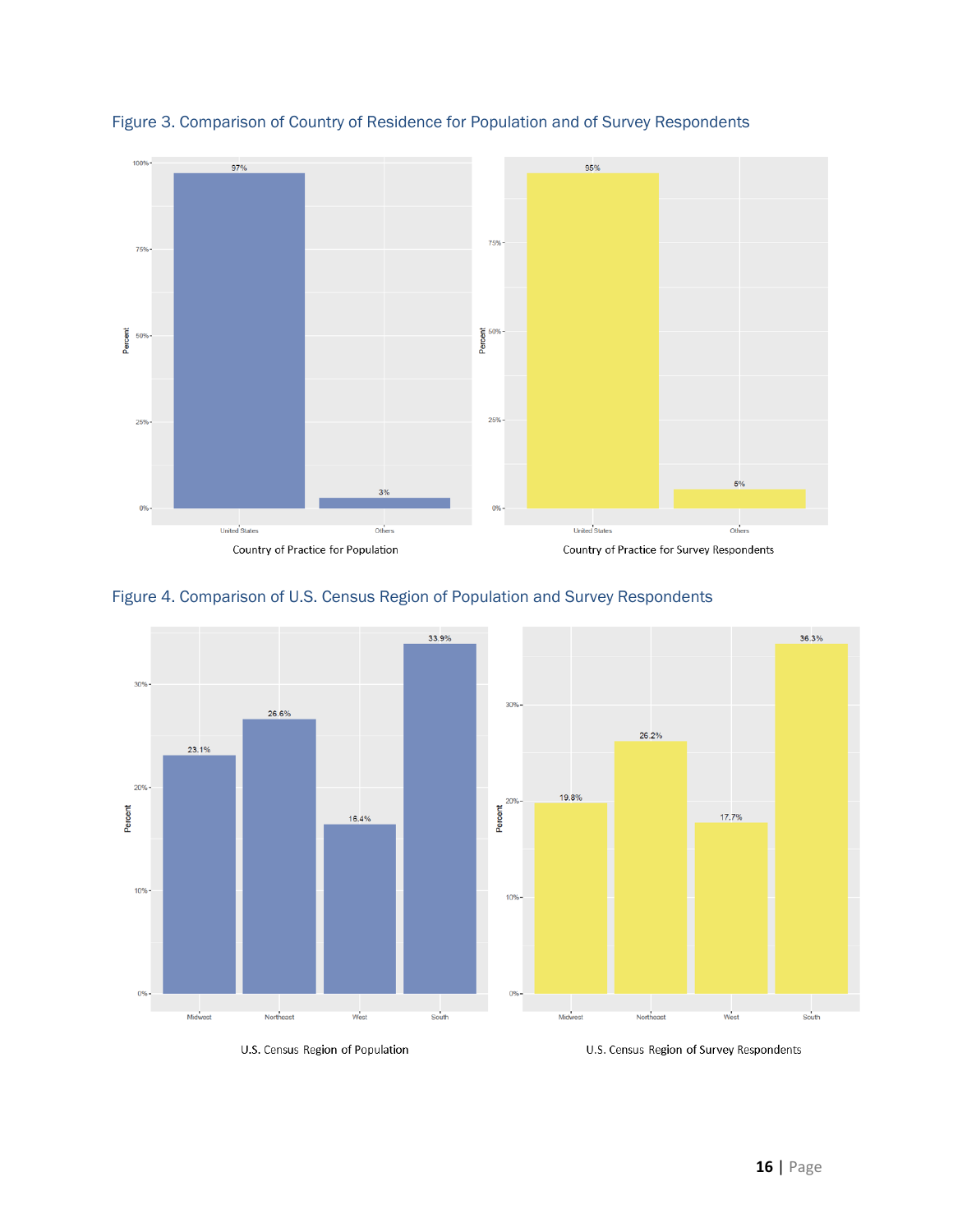



Specialty within Population

Specialty within Survey Respondents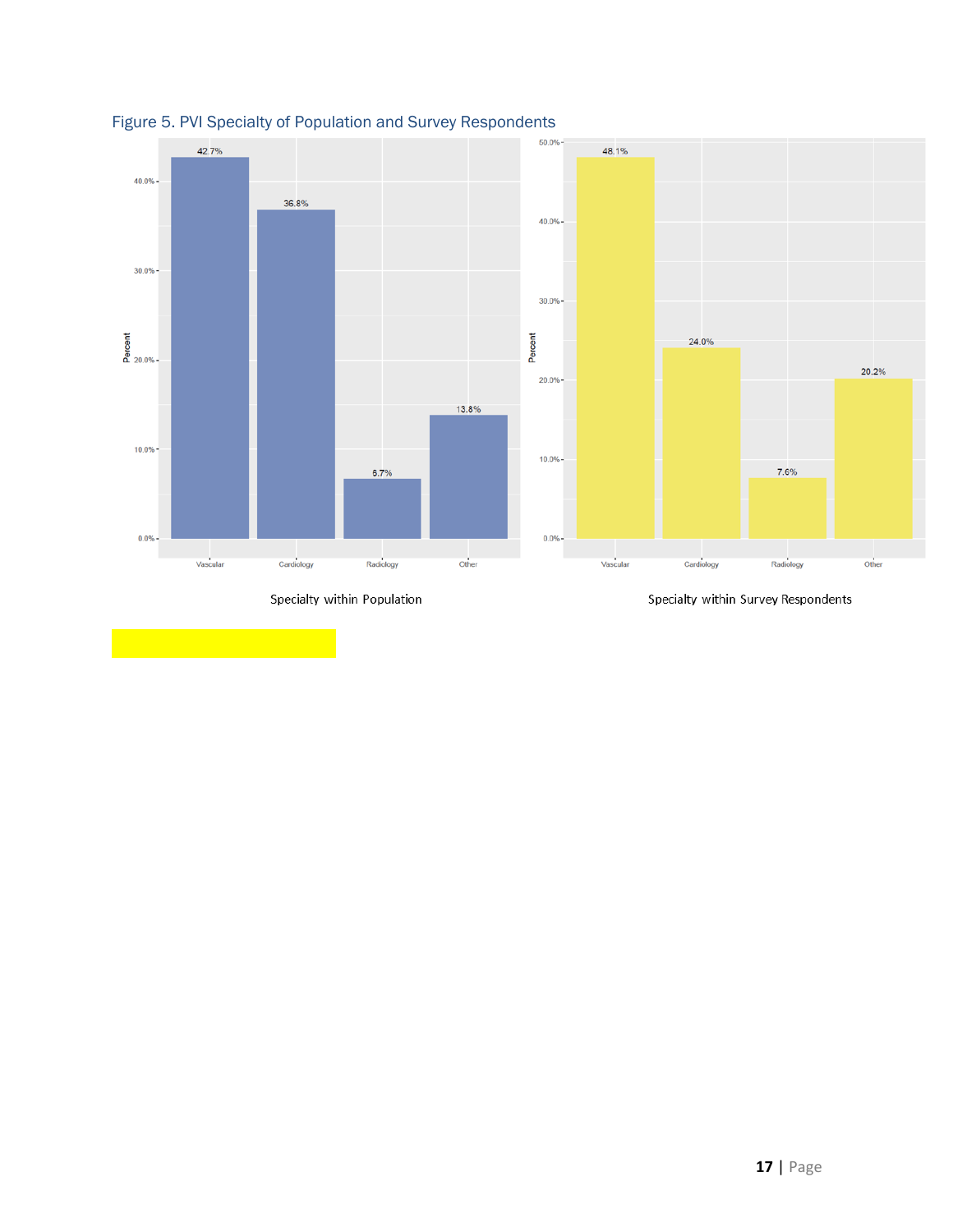### <span id="page-17-0"></span>Appendix G: Content Outline

### Physicians' Vascular Interpretation Examination Content Outline

(Outline Summary)

| #            | <b>Domain</b>                                  | <b>Subdomain</b>                                                                                                                                                       | Percentage |
|--------------|------------------------------------------------|------------------------------------------------------------------------------------------------------------------------------------------------------------------------|------------|
| $\mathbf{1}$ | Cerebrovascular                                | • Interpret extracranial and<br>intracranial ultrasound studies                                                                                                        | 15%        |
| 2            | Abdominal                                      | Interpret aortoiliac ultrasound<br>studies<br>Interpret mesenteric ultrasound<br>studies<br>Interpret renal vascular studies                                           | 15%        |
| 3            | Peripheral Arterial - Duplex Imaging           | • Interpret peripheral arterial duplex<br>studies<br>Interpret bypass graft and stent<br>ultrasound studies<br>• Interpret dialysis access graft<br>ultrasound studies | 20%        |
| 4            | Peripheral Arterial - Physiologic              | Interpret physiologic arterial studies                                                                                                                                 | 15%        |
| 5            | <b>Peripheral Venous</b>                       | Interpret vein mapping studies<br>Interpret venous duplex studies for<br>thrombosis/obstruction<br>Interpret venous insufficiency<br>studies                           | 20%        |
| 6            | Laboratory Technology and<br><b>Operations</b> | Physics and Instrumentation<br>٠<br><b>Patient Care and Quality Assurance</b>                                                                                          | 15%        |

(Detailed Outline)

| 1.     | Cerebrovascular 15%                                                                                                          |
|--------|------------------------------------------------------------------------------------------------------------------------------|
| 1.A.   | Interpret extracranial and intracranial ultrasound studies                                                                   |
| 1.A.1. | Assess vertebral artery                                                                                                      |
| 1.A.2. | Grade bulb and internal carotid artery stenosis using velocity criteria                                                      |
| 1.A.3. | Assess plaque characteristics in the carotid arteries using gray scale and color                                             |
| 1.A.4. | Evaluate the carotid artery stenosis when contralateral disease is present                                                   |
| 1.A.5. | Identify the effect of contralateral carotid artery disease on interpretation of internal<br>carotid artery stenosis         |
| 1.A.6. | Identify indirect findings for more proximal and distal disease during a carotid exam when<br>there is a non-visualized area |
| 1.A.7. | Identify the result of cardiac disease on carotid artery waveforms                                                           |
| 1.A.8. | Assess common carotid artery                                                                                                 |
| 1.A.9. | Assess external carotid artery                                                                                               |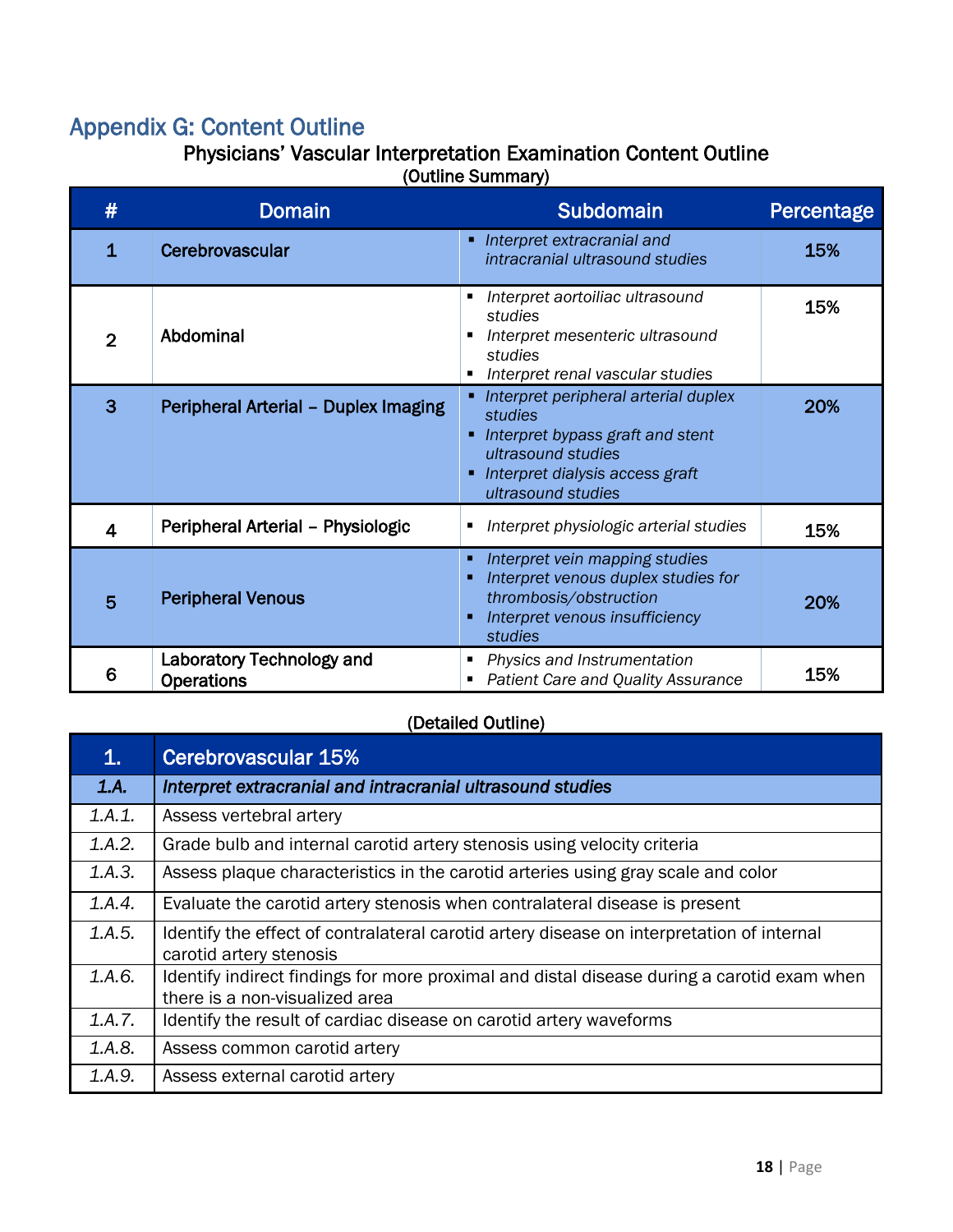| 1.A.10. | Identify incidental findings on cerebrovascular duplex exams                                                   |
|---------|----------------------------------------------------------------------------------------------------------------|
| 1.A.11. | Assess nonatherosclerotic cerebrovascular disease within the carotid arteries                                  |
| 1.A.12. | Assess carotid arteries after intervention, (i.e., carotid endarterectomy or stent)                            |
| 1.A.13. | Interpret intracranial cerebrovascular exams (e.g., identify emboli, stenosis, and<br>vasospasm)               |
| 2.      | <b>Abdominal 15%</b>                                                                                           |
| 2.A.    | Interpret aortoiliac ultrasound studies                                                                        |
| 2.A.1.  | Evaluate aneurysmal disease                                                                                    |
| 2.A.2.  | Evaluate occlusive disease                                                                                     |
| 2.A.3.  | Evaluate non-atherosclerotic and/or non-aneurysmal disease                                                     |
| 2.A.4.  | Interpret post-endovascular aneurysm repair duplex exams                                                       |
| 2.A.5.  | Use Doppler techniques to evaluate for endoleak                                                                |
| 2.B.    | Interpret mesenteric ultrasound studies                                                                        |
| 2.B.1.  | Assess for celiac compression                                                                                  |
| 2.B.2.  | Evaluate mesenteric arteries                                                                                   |
| 2.B.3.  | Identify stenosis post-visceral intervention                                                                   |
| 2.C.    | Interpret renal vascular studies                                                                               |
| 2.C.1.  | Evaluate renal artery stenosis (e.g., velocity, renal aortic-ratio, resistive indices, etc.)                   |
| 2.C.2.  | Interpret renal resistive indices to determine the presence of parenchymal renal disease                       |
| 2.C.3.  | Evaluate non-stenotic renal artery disease (e.g., FMD, aneurysm, etc.)                                         |
| 2.C.4.  | Assess renal allografts                                                                                        |
| 2.C.5.  | Evaluate renal vasculature post intervention                                                                   |
| 3.      | <b>Peripheral Arterial - Duplex Imaging 20%</b>                                                                |
| 3.A.    | Interpret peripheral arterial duplex studies                                                                   |
| 3.A.1.  | Interpret peripheral arterial ultrasound studies of native vessels                                             |
| 3.A.2.  | Interpret velocity and waveform morphology within upper extremity peripheral arteries to<br>determine stenosis |
| 3.A.3.  | Interpret velocity and waveform morphology within lower extremity peripheral arteries to<br>determine stenosis |
| 3.A.4.  | Assess peripheral arteries dimensions to detect aneurysm                                                       |
| 3.A.5.  | Assess for non-atherosclerotic disease within peripheral arteries                                              |
| 3.A.6.  | Assess for arterial trauma                                                                                     |
| 3.A.7.  | Interpret arterial testing during provocative maneuvers to identify dynamic arterial<br>obstruction            |
| 3.A.8.  | Identify incidental findings during peripheral arterial studies to detect non-vascular<br>pathologies          |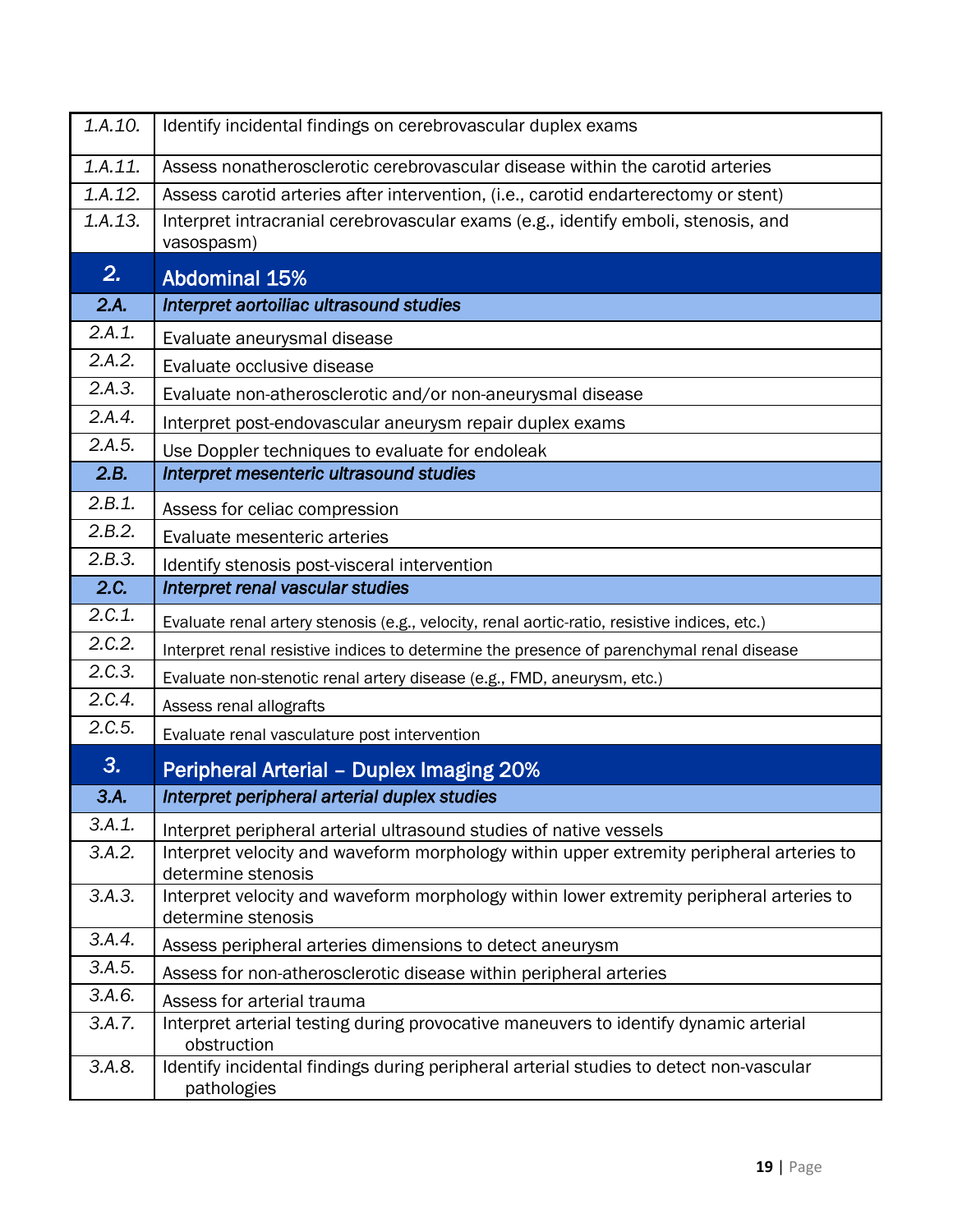| 3.A.9.  | Identify and treat peripheral artery pseudoaneurysms                                                                     |
|---------|--------------------------------------------------------------------------------------------------------------------------|
| 3.B.    | Interpret bypass graft and stent ultrasound studies                                                                      |
| 3.B.1.  | Interpret peripheral arterial duplex after endovascular/minimally invasive intervention                                  |
| 3.B.2.  | Interpret duplex after bypass grafts within peripheral arteries (vein conduit and prosthetic<br>conduit)                 |
| 3.C.    | Interpret dialysis access graft ultrasound studies                                                                       |
| 3.C.1.  | Interpret pre-dialysis vascular imaging to determine access site suitability (arterial and<br>venous)                    |
| 3.C.2.  | Interpret post-arteriovenous access dialysis graft exam (e.g., restenosis aneurysm,<br>patency, and complications, etc.) |
| 3.C.3.  | Apply volume flow measurements when evaluating arteriovenous dialysis access                                             |
| 3.C.4.  | Use volume flow measurements of arteriovenous dialysis access to determine suitability<br>for use in hemodialysis        |
| 4.      | Peripheral Arterial - Physiologic 15%                                                                                    |
| 4.A.    | Interpret physiologic arterial studies                                                                                   |
| 4.A.1   | Interpret arterial Doppler waveform analysis on physiologic studies to detect arterial<br>disease                        |
| 4.A.2.  | Interpret upper extremities segmental pressure studies                                                                   |
| 4.A.3.  | Interpret lower extremities segmental pressure studies                                                                   |
| 4.A.4   | Interpret pulse volume recordings of upper extremities                                                                   |
| 4.A.5.  | Interpret pulse volume recordings of lower extremities                                                                   |
| 4.A.6.  | Interpret exercise arterial studies                                                                                      |
| 4.A.7.  | Interpret toe pressures                                                                                                  |
| 4.A.8.  | Interpret digital waveforms to detect both fixed and dynamic arterial disorders                                          |
| 4.A.9.  | Interpret provocative testing for thoracic outlet syndrome using physiologic methods                                     |
| 4.A.10. | Interpret transcutaneous oxygen tension (TcPo2) testing                                                                  |
| 4.A.11  | Interpret Raynaud disease testing                                                                                        |
| 5.      | <b>Peripheral Venous 20%</b>                                                                                             |
| 5.A.    | Interpret vein mapping studies                                                                                           |
| 5.A.1.  | Interpret vein mapping to determine patency, size, and suitability of use                                                |
| 5.A.2.  | Assess for anatomic venous variants related to vein mapping                                                              |
| 5.B.    | Interpret venous duplex studies for thrombosis/obstruction                                                               |
| 5.B.1.  | Assess upper extremity veins with compression and flow for deep vein thrombosis                                          |
| 5.B.2.  | Assess upper extremity veins with compression and flow for superficial vein thrombosis                                   |
| 5.B.3.  | Assess lower extremity veins with compression and flow for deep vein thrombosis                                          |
| 5.B.4.  | Assess lower extremity veins with compression and flow for superficial vein thrombosis                                   |